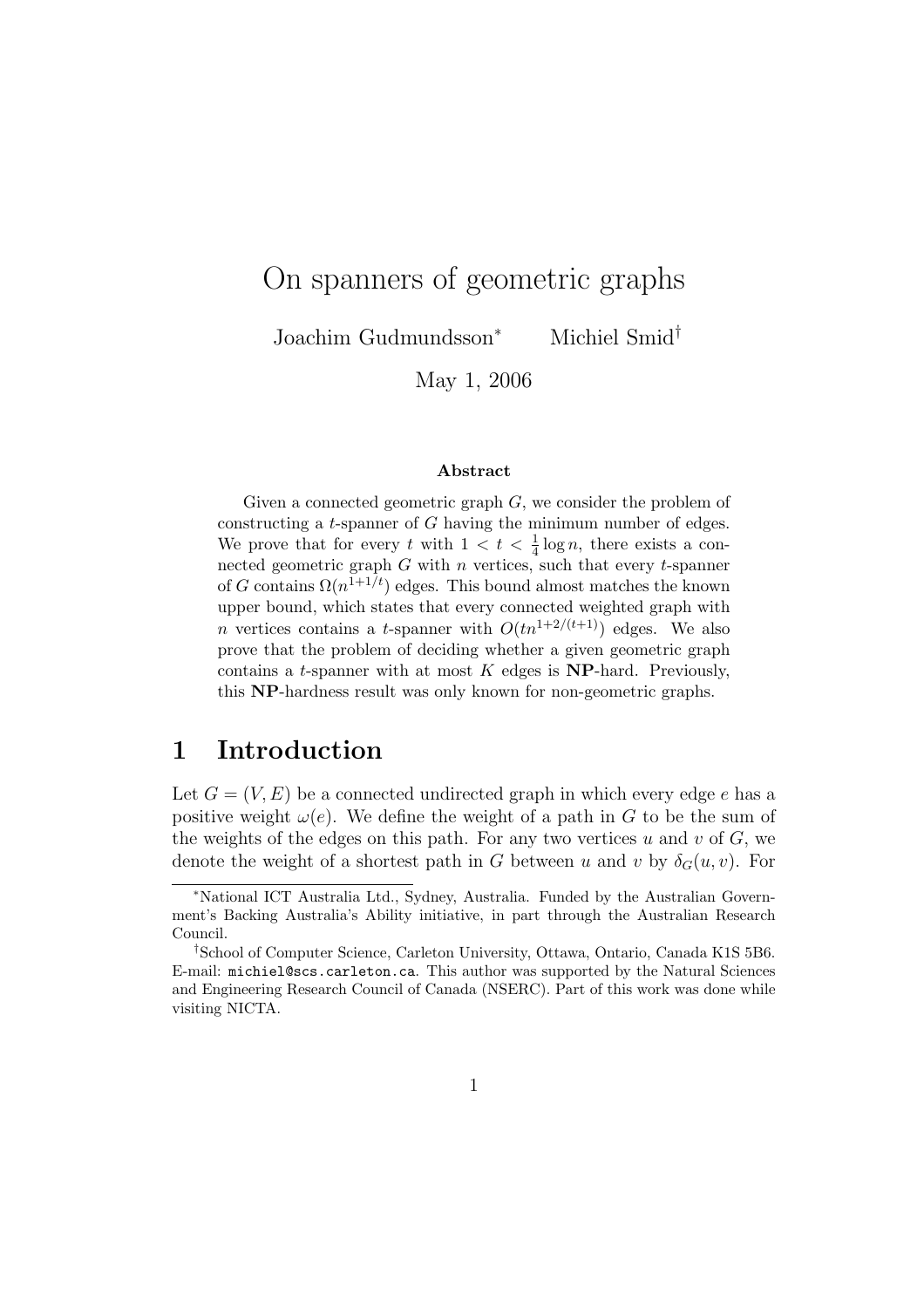a given subgraph  $G' = (V, E')$  of G (hence,  $E' \subseteq E$ ), we define the *dilation* of  $G'$  with respect to  $G$  to be the value

$$
\max \left\{ \frac{\delta_{G'}(u,v)}{\delta_G(u,v)} : u, v \in V, u \neq v \right\}.
$$

For a given real number  $t > 1$ , we say that G' is a t-spanner of G, if the dilation of  $G'$  with respect to  $G$  is at most  $t$ .

The problem of computing a "sparse" t-spanner of a given connected weighted graph G and a real number  $t > 1$  has been studied extensively in the literature. Althöfer *et al.* [1] showed that for every connected weighted graph G with *n* vertices and for every real number  $t \geq 3$ , there exists a t-spanner of G that contains  $O(n^{1+2/(t-1)})$  edges. This result was improved by Baswana and Sen [2] and Roditty et al. [16], who showed that for every integer  $t \geq 3$ , any connected weighted graph with *n* vertices contains a tspanner with  $O(tn^{1+2/(t+1)})$  edges.

The following lower bound was proved by Althöfer  $et \ al.$  [1]: For every real number  $t > 1$ , there exists a connected weighted graph G with n vertices, such that every *t*-spanner of G contains  $\Omega(n^{1+4/(3(t+2))})$  edges.

We remark that the corresponding problem for unweighted graphs has been considered before by Peleg and Schäffer [15]; see also the book by Peleg [14].

In this paper, we consider the above spanner problem for *geometric graphs*. A graph  $G = (S, E)$  is called a geometric graph, if the vertex set S of G is a set of points in  $\mathbb{R}^d$ , and the weight of every edge  $\{u, v\}$  in E is equal to the Euclidean distance  $|uv|$  between u and v.

Since the upper bounds in [1, 2, 16] mentioned above are valid for arbitrary connected weighted graphs, they also hold for geometric graphs. The graph constructed in the proof of the lower bound in [1], however, is not a geometric graph. The difficulty is in mapping the vertices to points in the plane, such that the weight of each edge  $\{u, v\}$  is exactly equal to the Euclidean distance  $|uv|$ . In Section 2, we prove the following theorem, which states that the lower bound of Althöfer *et al.* can almost be achieved by geometric graphs:

**Theorem 1** For every sufficiently large integer n, and for every real number t with  $1 < t < \frac{1}{4} \log n$ , there exists a connected geometric graph G with  $2n$ vertices, such that every t-spanner of G contains  $\Omega(n^{1+1/t})$  edges.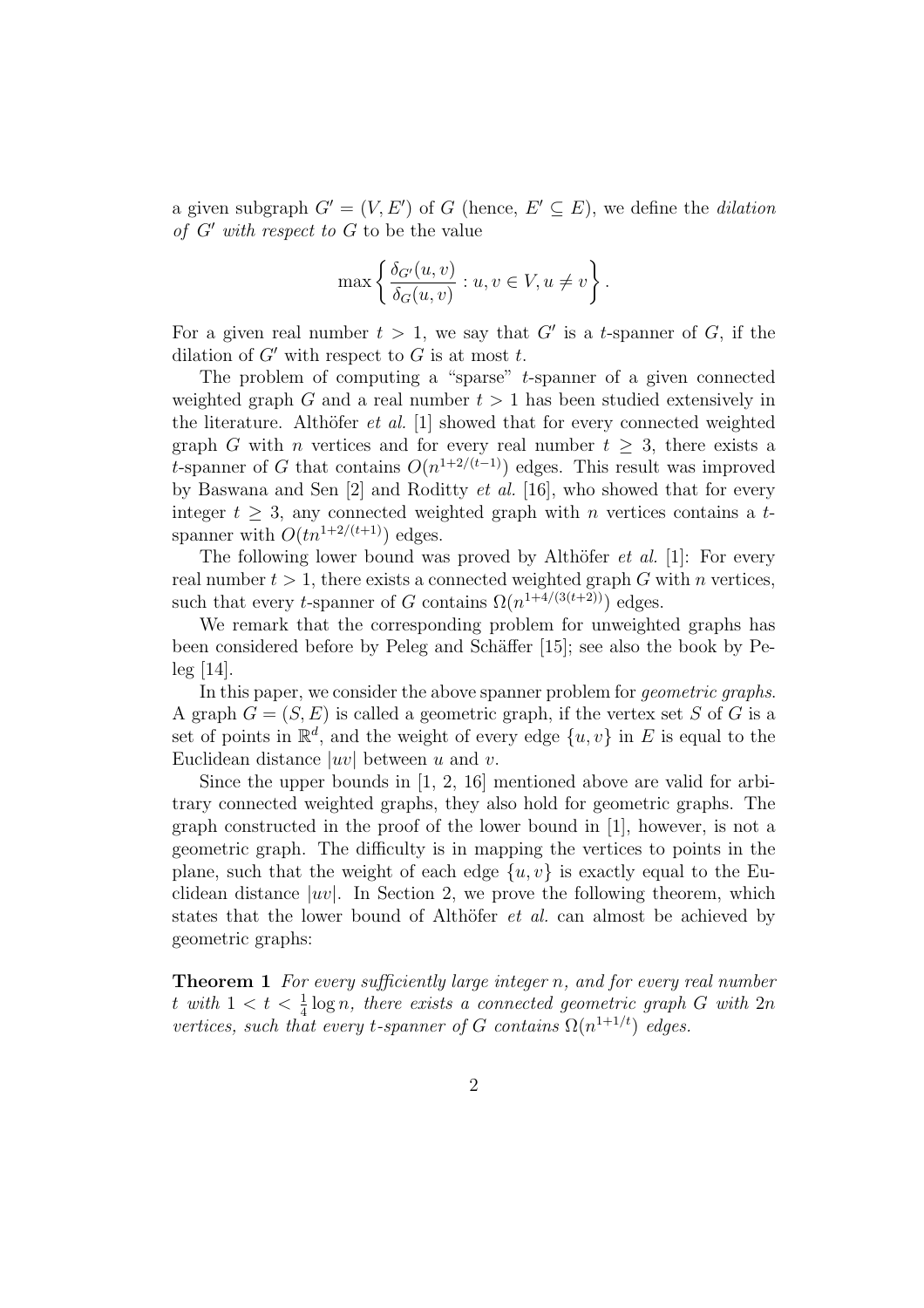The proof of Theorem 1 uses an  $n \times n$  connected bipartite graph with  $\Omega(kn)$  edges and whose girth is  $\Omega(\log n/\log k)$ . The probabilistic method has been used to prove the existence of a dense (not necessarily bipartite) graph with high girth; see, for example, Mitzenmacher and Upfal [13]. This existence proof can easily be extended to bipartite graphs. Lazebnik and Ustimenko [12] used algebraic methods to give an explicit construction of a dense bipartite graph with high girth. Chandran [7] used a purely combinatorial approach to construct such a graph, which is, however, not bipartite. In Section 3, we modify Chandran's construction and obtain a simple deterministic algorithm that produces a bipartite graph that we can use to prove Theorem 1.

The spanner problem naturally leads to the following optimization problem: Given a connected weighted graph  $G$  with  $n$  vertices, and given a real number  $t > 1$ , compute a *t*-spanner of G, having the minimum number of edges.

Cai [4] proved that, for any fixed  $t \geq 2$ , this optimization problem is **NP**hard for unweighted graphs (or, equivalently, for graphs in which all edges have weight one). Cai and Corneil [5] considered the problem for weighted graphs, and showed it to be  $NP$ -hard for any fixed  $t > 1$ . The problem has also been shown to be NP-hard for restricted classes of graphs, such as planar graphs (see Brandes and Handke [3]), chordal graphs, and bipartite graphs (see Venkatesan et al. [20]).

However, the complexity of the optimization problem has not been considered for geometric graphs. In Section 4, we prove this version of the problem to be NP-hard as well. Our proof of this result consists of modifying the approach of Cai [4]: We show that any Boolean formula  $\varphi$  in 3-conjunctive normal form can be transformed, in polynomial time, to a geometric graph G and an integer K, such that  $\varphi$  is satisfiable if and only if G contains a t-spanner with at most  $K$  edges. Again, the main difficulty is in defining  $G$ in such a way that its vertices are points in the plane and the weight of each edge  $\{u, v\}$  is exactly equal to the Euclidean distance  $|uv|$ . Recall that the transformation from  $\varphi$  to the pair  $(G, K)$  has to be done on a Turing machine. Since Turing machines can only deal with finite strings, we take care that the vertices of  $G$  are points in the plane having *rational* coordinates. Thus, the decision version of the optimization problem for geometric graphs is formally defined as follows, for any fixed rational number  $t > 1$ :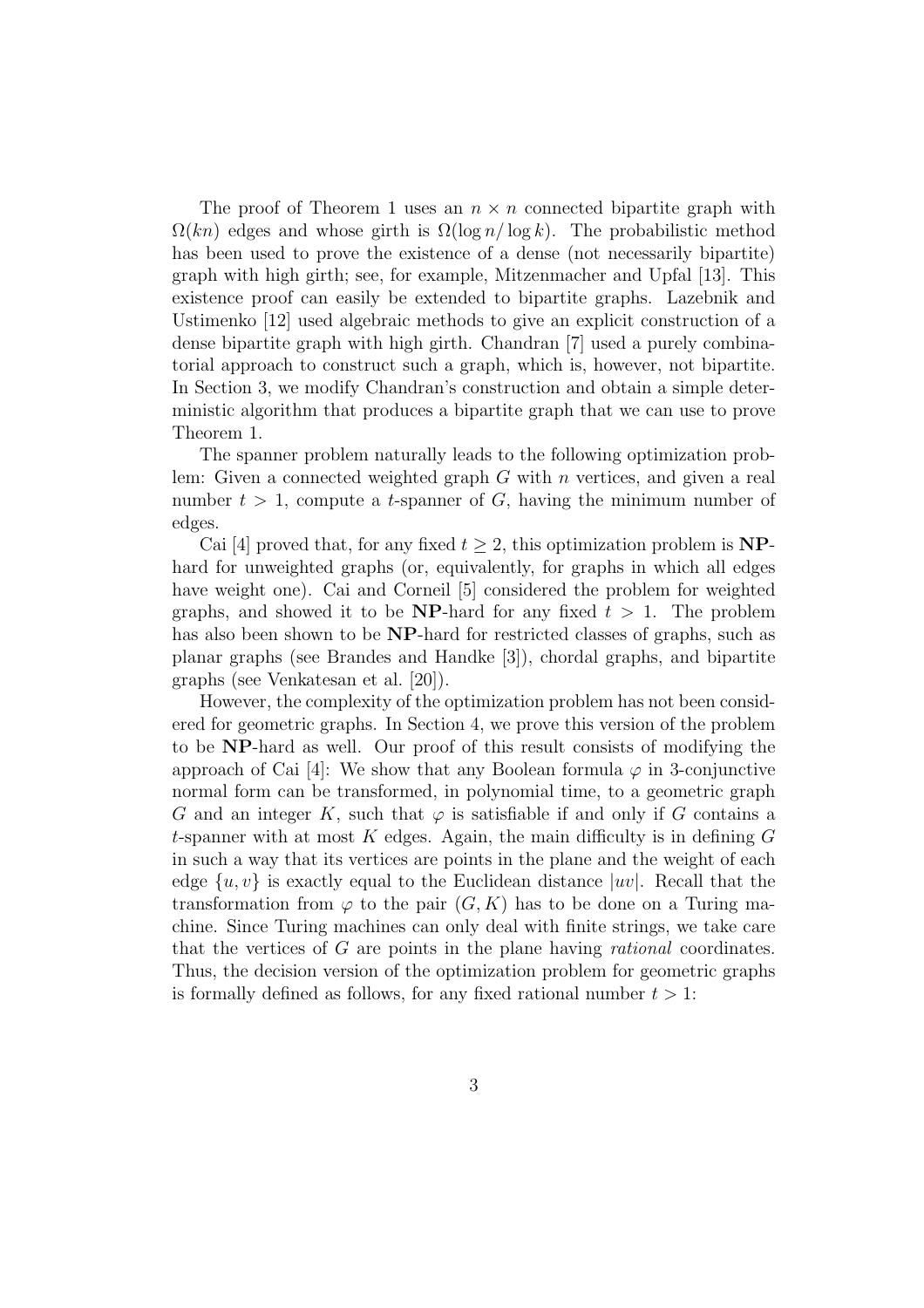Problem  $G$ EOMMINSPANNER $(t)$ :

**Instance:** A connected geometric graph  $G = (S, E)$ , where  $S \subseteq \mathbb{Q}^2$ , and a positive integer K.

Question: Does  $G$  contain a *t*-spanner with at most  $K$  edges?

In Section 4, we prove the following result:

**Theorem 2** For any rational number  $t > 1$ , problem GEOMMINSPANNER(t) is NP-hard.

We do not know if  $G EOMMINSPANNER(t)$  is in NP, because it is not known how to decide, on a Turing machine and in polynomial time, if any given subgraph  $G'$  of a geometric graph G is a t-spanner of G. (The difficulty is in determining whether a rational number is less than a sum of square roots of rational numbers.)

#### 1.1 Related work

The problem of constructing geometric spanners with few edges has been considered for point sets. A graph  $G'$ , whose vertex set is a set  $S$  of points in  $\mathbb{R}^d$ , is said to be a *t*-spanner for S, if G' is a *t*-spanner of the complete geometric graph on S. Salowe [17], Vaidya [19], and Callahan and Kosaraju [6] have shown that, for any set S of n points in  $\mathbb{R}^d$ , and for any real constant  $t > 1$ , a t-spanner for S with  $O(n)$  edges can be computed in  $O(n \log n)$  time. See also the survey papers by Eppstein [8], Gudmundsson and Knauer [9], and Smid [18].

Gudmundsson *et al.* [10, 11] have shown that if S is a set of n points in  $\mathbb{R}^d$ ,  $t > 1$  is a real number, and G is a  $(1 + \epsilon)$ -spanner for S, then G contains a *t*-spanner with  $O(n)$  edges.

Thus, the problem of constructing sparse spanners of geometric graphs G has been considered for the cases when G is the complete geometric graph or when  $G$  itself is a spanner of its vertex set. The problem has not been considered for arbitrary geometric graphs G.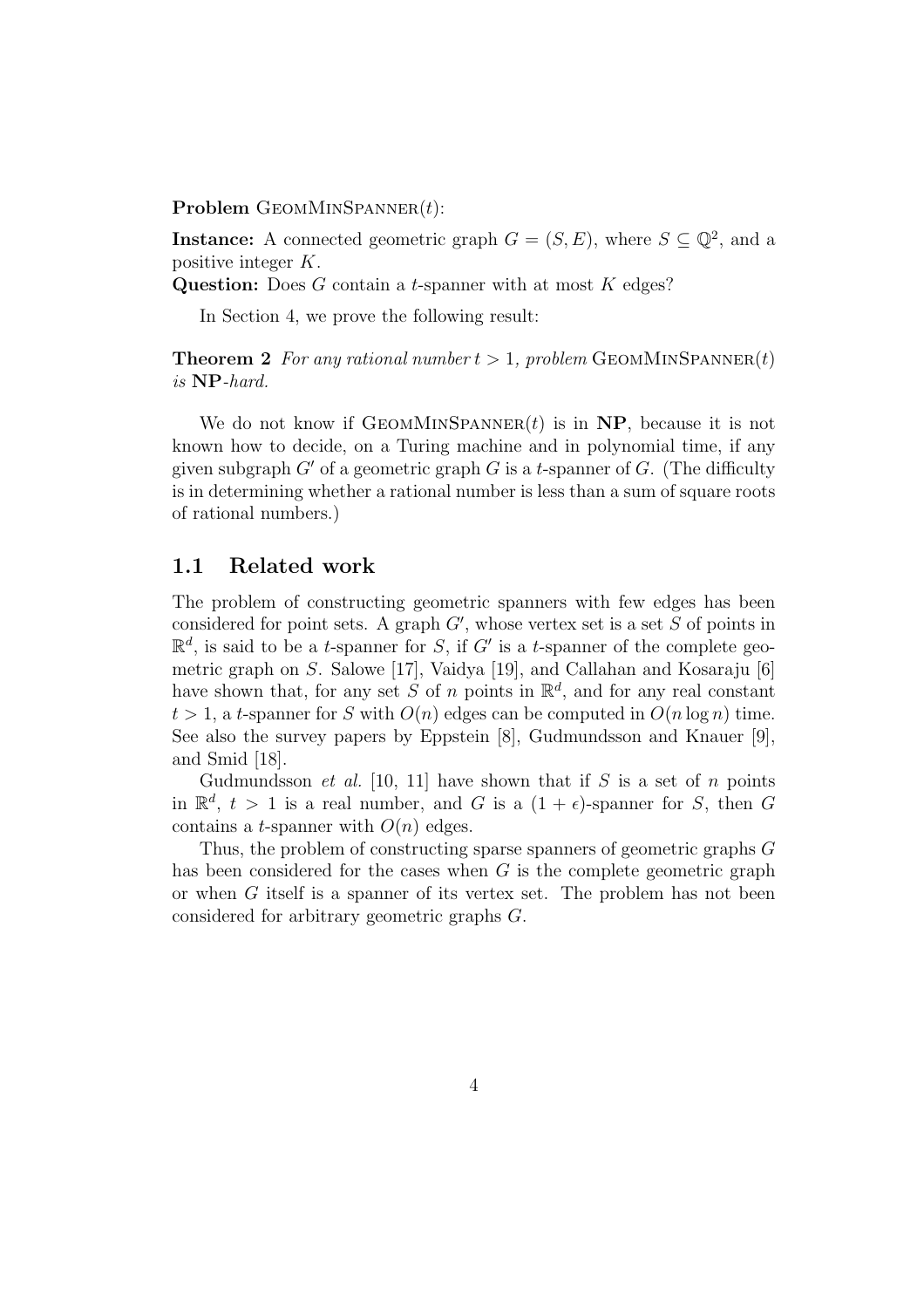## 2 A geometric graph that contains only dense spanners

In this section, we will prove Theorem 1. Consider a connected (not necessarily geometric) graph G, in which every edge e has a positive weight  $\omega(e)$ . Recall that the *girth* of G is the minimum number of edges on any cycle in  $G$ . We denote by  $\omega(C)$  the weight of any cycle C in G. Thus,  $\omega(C)$  is equal to the sum of the weights of the edges on  $C$ . We define the *weighted girth* of  $G$ to be the quantity

 $\min$  $\omega(C)$  $\omega(e)$  $\therefore$  C is a cycle in G, e is an edge of maximum weight on C  $\mathbf{A}^{\dagger}$ .

The following lemma relates the girth of G to its weighted girth.

**Lemma 1** Let G be a connected graph, in which every edge  $e$  has a positive weight  $\omega(e)$ . Let g and  $g_{\omega}$  be the girth and weighted girth of G, respectively. Then  $g \geq g_\omega$ .

**Proof.** Let C be an arbitrary cycle in G, let  $e$  be an edge of maximum weight on C, and let m be the number of edges on C. Then,  $\omega(C) \leq m \cdot \omega(e)$ . By the definition of weighted girth, we have  $\omega(C)/\omega(e) \geq g_{\omega}$ . It follows that  $m \geq g_{\omega}$ . Hence, we have shown that every cycle in G contains at least  $g_{\omega}$ edges.

The next lemma relates the dilation of every proper subgraph of  $G$  to the weighted girth of G.

**Lemma 2** Let G be a connected graph in which every edge  $e$  has a positive weight  $\omega(e)$ . Let  $g_{\omega}$  be the weighted girth of G. Let f be an arbitrary edge of  $G$ , and let  $G'$  be the graph obtained by deleting f from  $G$ . Then the dilation of G' with respect to G is at least  $g_{\omega} - 1$ .

**Proof.** Let u and v be the vertices of f, i.e.,  $f = \{u, v\}$ , and let t denote the dilation of G' with respect to G. If there is no path in G' between u and v, then  $t = \infty$  and the lemma holds. Otherwise, let P be a path of minimum weight in G' between u and v. Let C be the cycle in G obtained by adding f to P, and let e be an edge of maximum weight on C. Then  $\omega(f) \leq \omega(e)$  and

$$
\frac{\delta_{G'}(u,v)}{\delta_G(u,v)} = \frac{\omega(P)}{\omega(f)} = \frac{\omega(C) - \omega(f)}{\omega(f)} = \frac{\omega(C)}{\omega(f)} - 1 \ge \frac{\omega(C)}{\omega(e)} - 1 \ge g_\omega - 1.
$$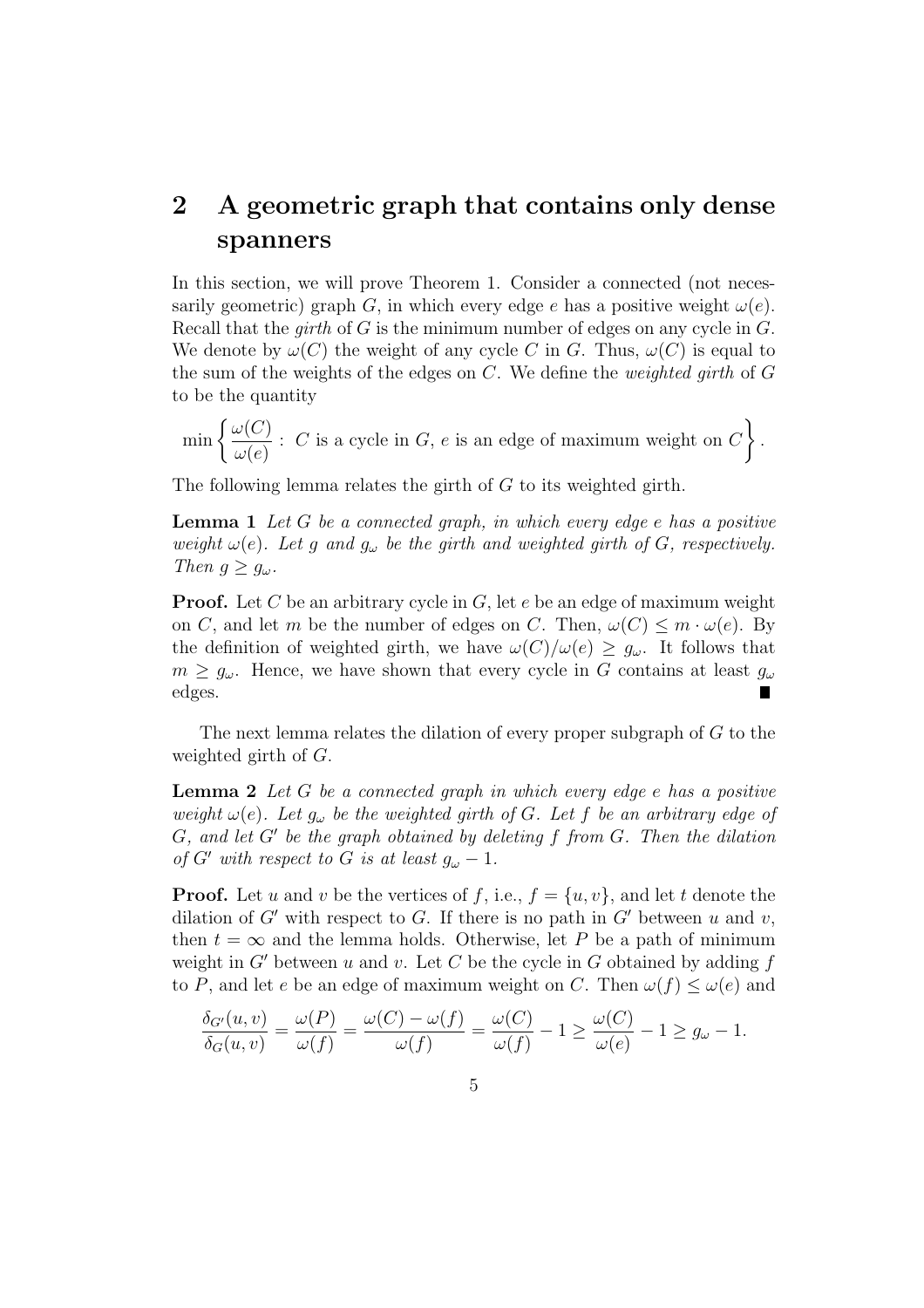

Figure 1: Illustrating the construction in the proof of Lemma 3.

П

Since  $t \geq \delta_{G}(u, v)/\delta_G(u, v)$ , the proof is complete.

The previous two lemmas are valid for arbitrary (i.e., not necessarily geometric) connected weighted graphs. The next lemma shows that any connected bipartite graph with girth  $q$  can be transformed to a connected geometric graph whose weighted girth is  $\Omega(q)$ . We say that a graph G is an  $n \times n$  bipartite graph, if its vertex set can be partitioned into two sets L and R, each having size n, such that every edge of G is between a vertex in  $L$ and a vertex in R.

**Lemma 3** Let G be a connected  $n \times n$  bipartite graph with m edges and girth q. Then for every real number  $\epsilon$  with  $0 < \epsilon < 1$ , there exists a set S of  $2n$ points in the plane and a connected geometric graph with vertex set S that consists of m edges and whose weighted girth is at least  $(1 - \epsilon)q$ .

**Proof.** Let the vertex set of G be  $L \cup R$ , where  $L \cap R = \emptyset$ ,  $|L| = |R| = n$ , and every edge of G is between some vertex of L and some vertex of R. Let  $\ell_1$ be the vertical line segment with endpoints  $(0, 0)$  and  $(0, \epsilon/2)$ , and let  $\ell_2$  be the vertical line segment with endpoints  $(1 - \epsilon, 0)$  and  $(1 - \epsilon, \epsilon/2)$ , as shown in Figure 1. We embed the graph  $G$  in the plane, by mapping the vertices of L to a set  $S_L$  of n points on  $\ell_1$ , and mapping the vertices of R to a set  $S_R$  of n points on  $\ell_2$ . Let S be the union of  $S_L$  and  $S_R$ , and let G' denote the embedded geometric graph. Since  $0 < \epsilon < 1$ , a simple calculation shows that the length of each edge of G' is in the interval  $[1 - \epsilon, 1]$ . Consider an arbitrary cycle C in  $G'$ , and let e be a longest edge on C. Since C contains at least g edges, we have  $\omega(C) \geq (1 - \epsilon)g$ . Thus, since  $\omega(e) \leq 1$ , we have  $\omega(C)/\omega(e) \ge (1 - \epsilon)g$ . Since this lower bound holds for any cycle in G', the lemma follows.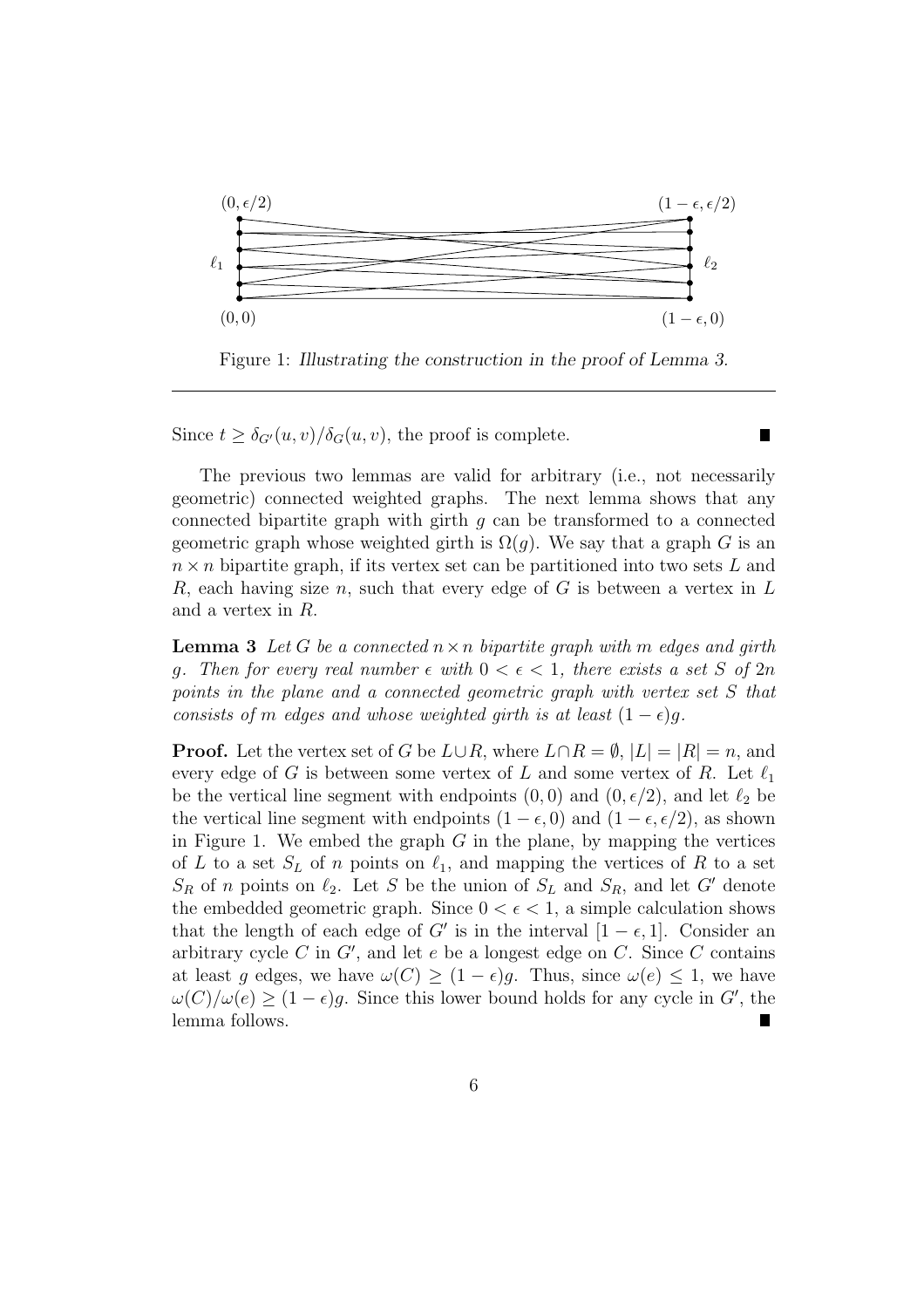The previous lemmas imply that we can prove Theorem 1, by constructing a dense bipartite graph whose girth is large. The following lemma states that such a graph exists; the proof will be given in Section 3.

**Lemma 4** Let n and k be positive integers with  $n \geq 3k+4$  and  $k \geq 2$ . There exists a connected  $n \times n$  bipartite graph with kn edges, in which the degrees of all vertices are in  $\{k-1, k, k+1\}$ , and whose girth is at least

$$
\frac{\log(3n/8)}{\log(k+1)} + 1 = \log_k n - O(1).
$$

Consider the bipartite graph of Lemma 4, and denote its girth by  $q$ . By Lemma 3, we can transform this graph to a geometric graph  $G$ , whose weighted girth is at least  $(1 - \epsilon)g$ . Then, Lemma 2 implies that every proper subgraph of G has dilation at least  $(1-\epsilon)g-1$ . Thus, we obtain the following result.

**Lemma 5** Let n and k be positive integers with  $n \geq 3k + 4$  and  $k \geq 2$ , and let  $\epsilon$  be a real number with  $0 < \epsilon < 1$ . There exists a connected geometric graph G with 2n vertices and kn edges, such that for every proper subgraph  $G'$  of  $G$ , the dilation of  $G'$  with respect to  $G$  is at least

$$
(1 - \epsilon) \frac{\log(3n/8)}{\log(k+1)} - \epsilon = (1 - \epsilon) \log_k n - O(1).
$$

We are now ready to prove Theorem 1. Let  $n$  be a sufficiently large integer, and let t be a real number with  $1 < t < \frac{1}{4} \log n$ . Define  $\epsilon = 2t/\log n$ and

$$
k = (n/4)^{(1-\epsilon)/(t+\epsilon)} - 1.
$$
\n<sup>(1)</sup>

Observe that, by our restriction on t, the exponent  $(1 - \epsilon)/(t + \epsilon)$  is in the interval (0, 1). Therefore, since *n* is sufficiently large, we have  $k \geq 2$  and  $n \geq 3k + 4$ . Let G be the geometric graph in Lemma 5. We claim that this graph has the properties stated in Theorem 1. Indeed, let  $G'$  be an arbitrary t-spanner of G. If G' is a proper subgraph of G, then, by Lemma 5,

$$
t \ge (1 - \epsilon) \frac{\log(3n/8)}{\log(k+1)} - \epsilon.
$$

However, our choice of  $k$  in  $(1)$  implies that

$$
t = (1 - \epsilon) \frac{\log(n/4)}{\log(k+1)} - \epsilon < (1 - \epsilon) \frac{\log(3n/8)}{\log(k+1)} - \epsilon.
$$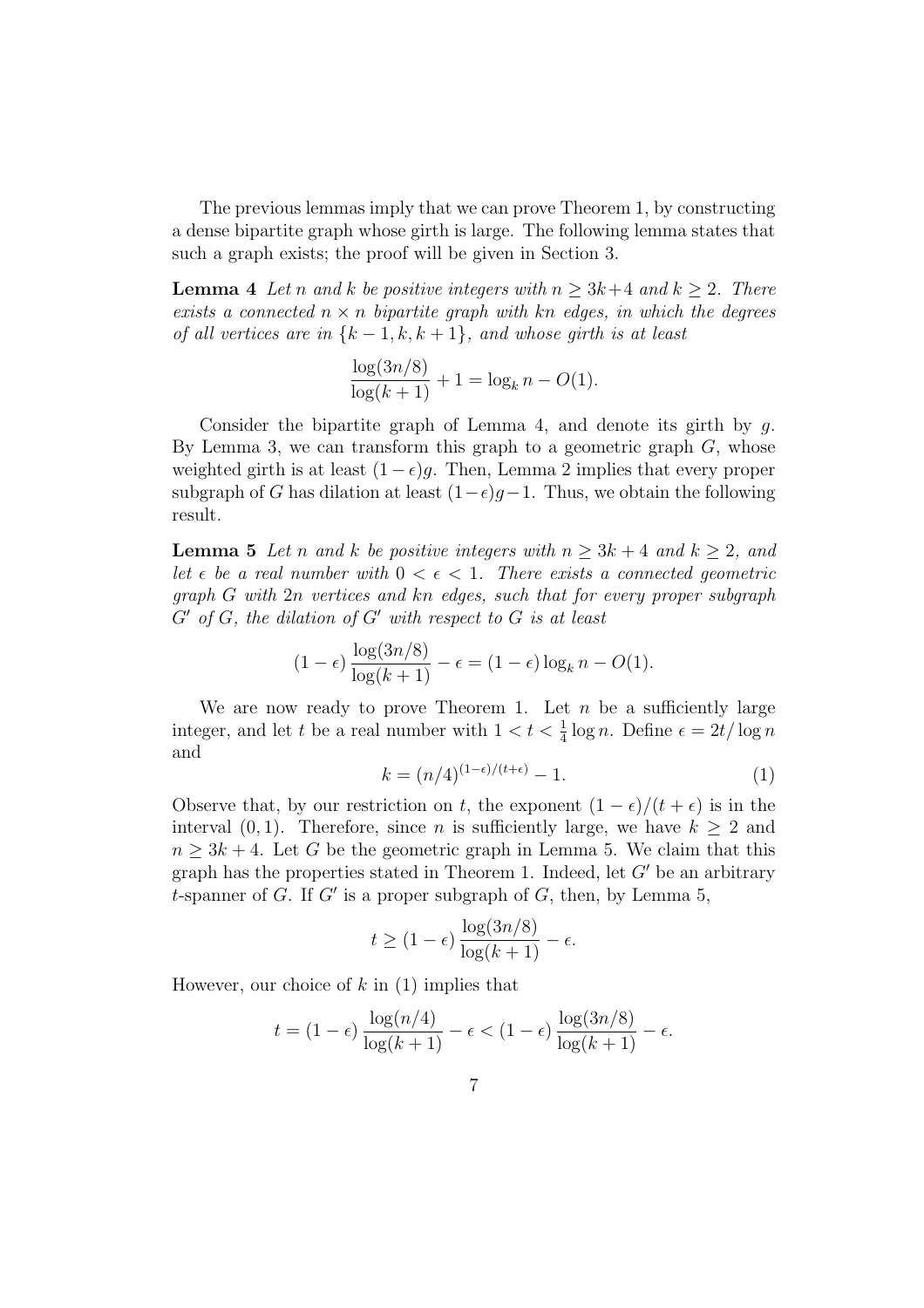Thus,  $G'$  is equal to G and, therefore, the number of edges of  $G'$  is equal to

$$
kn = \Omega\left(n^{1+(1-\epsilon)/(t+\epsilon)}\right).
$$

Since  $0 < \epsilon < 1/2$  and  $t > 1$ , we have

$$
\frac{1-\epsilon}{t+\epsilon} \ge \frac{1-2\epsilon}{t} = \frac{1}{t} - \frac{4}{\log n}.
$$

It follows that the number of edges of  $G'$  is

$$
\Omega\left(n^{1+1/t-4/\log n}\right) = \Omega\left(n^{1+1/t}\right).
$$

This completes the proof of Theorem 1.

## 3 Constructing a dense bipartite graph with high girth

In this section, we prove Lemma 4. That is, we construct a connected  $n \times n$ bipartite graph with kn edges, in which the degrees of all vertices are in  $\{k 1, k, k+1$ , and whose girth is  $\Omega(\log_k n)$ . Our construction is a modification of a construction due to Chandran [7], who proved the same result for general, i.e., non-bipartite, graphs.

All graphs in this section are connected and unweighted. (Equivalently, all edge weights are equal to one.) Thus, for any two vertices  $u$  and  $v$  of a graph G, we denote by  $\delta_G(u, v)$  the minimum number of edges on any path in  $G$  between  $u$  and  $v$ .

The algorithm that constructs a dense bipartite graph with high girth is denoted by BIPARTITEHIGHGIRTH $(n, k)$  and is given in Figure 2. This algorithm takes as input two integers n and k with  $n \geq 3k + 4$  and  $k \geq 2$ . As we will prove in Sections 3.1 and 3.2, the algorithm returns a connected  $n \times n$  bipartite graph G with kn edges and girth at least  $\log_k n - O(1)$ , such that each vertex has a degree in  $\{k-1, k, k+1\}.$ 

The algorithm starts by initializing the graph  $G$  to be a Hamiltonian cycle in the complete bipartite graph on  $L \cup R$ . Then, it makes a sequence of  $(k-2)n$  iterations, which are numbered using a counter i which runs from  $2n + 1$  to kn. In the *i*-th iteration, the algorithm takes an ordered pair  $(u, v)$  in  $(L \times R) \cup (R \times L)$ , such that, in the current graph G, (i) u has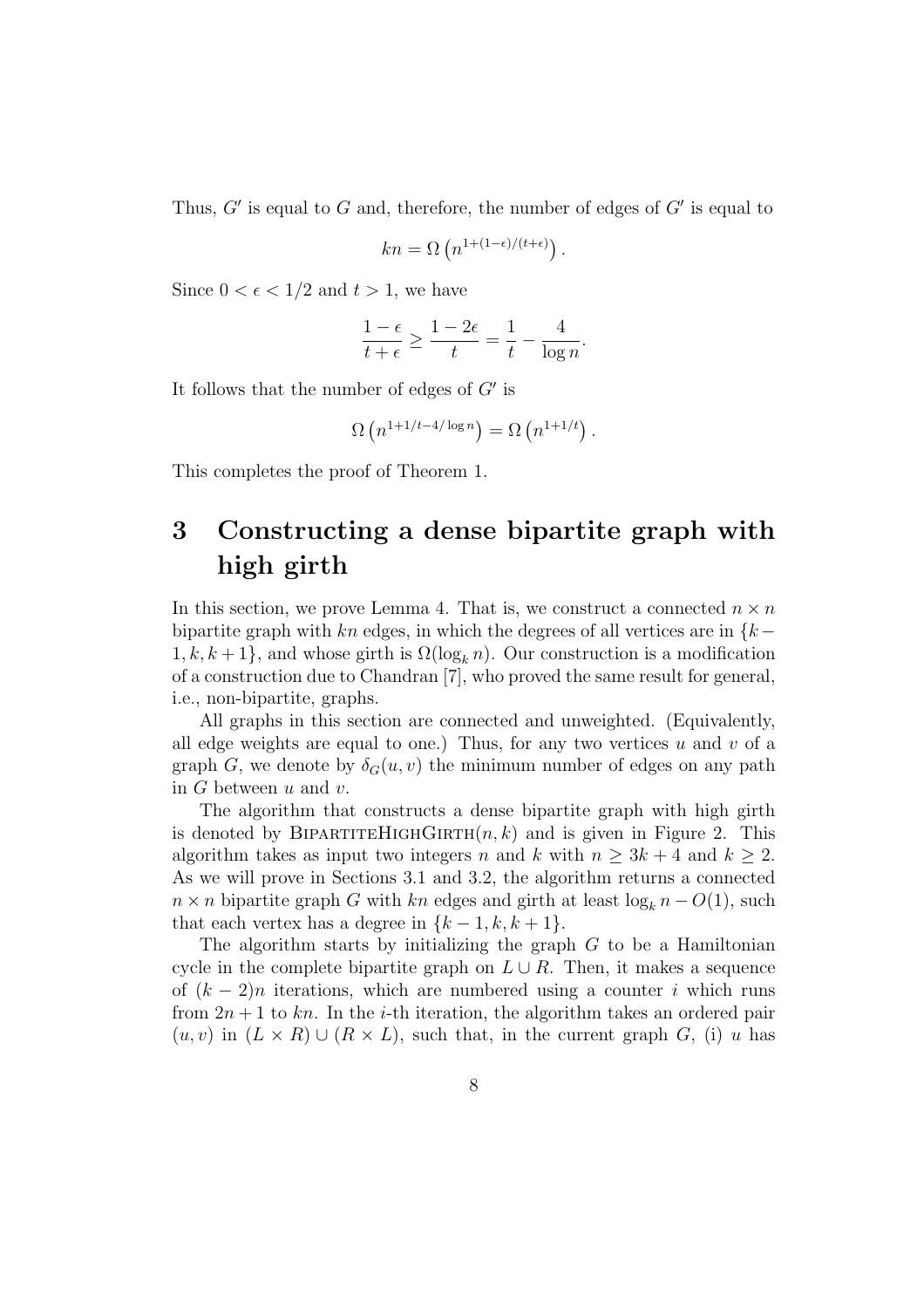#### Algorithm BIPARTITEHIGHGIRTH $(n, k)$

**Input:** Integers *n* and *k*, such that  $n \geq 3k + 4$  and  $k \geq 2$ . **Output:** A connected  $n \times n$  bipartite graph G with kn edges and girth at least  $\log_k n - O(1)$ , such that the degree of each vertex is in  $\{k-1, k, k+1\}.$ 

let L and R be two disjoint sets, each having size  $n$ ; let  $V = L \cup R$ ; initialize  $G$  to be a Hamiltonian cycle in the complete bipartite graph on  $L \cup R$ ; for  $i = 2n + 1$  to  $kn$ do let M be the set of all vertices in V having minimum degree in  $G$ ; let  $P = ((M \cap L) \times R) \cup ((M \cap R) \times L);$ let T be the set of all ordered pairs  $(u, v)$  in P, such that  $\{u, v\}$  is not an edge in G and  $deg_G(v) \leq \lceil i/n \rceil;$ let  $(u, v)$  be any pair in T, such that  $\delta_G(u, v)$  is maximum; add the edge  $\{u, v\}$  to G endfor; return the graph G

Figure 2: The algorithm that constructs a dense bipartite graph with high girth.

minimum degree, (ii) v has degree at most  $[i/n]$ , (iii) the edge  $\{u, v\}$  is not in  $G$ , and (iv) the distance between u and v is as large as possible. Then, it adds the edge  $\{u, v\}$  to G. We will show in Lemma 8 that such a pair  $(u, v)$ always exists. In particular, this will show that the set  $T$  is never empty and, therefore, it is possible to choose the pair  $(u, v)$  in T for which  $\delta_G(u, v)$  is maximum.

#### 3.1 Analyzing the size and the degree

We number the iterations of the for-loop according to the value of the variable i. In other words, the iterations are numbered  $2n+1, 2n+2, \ldots, kn$ . In this section, we will prove the following lemma.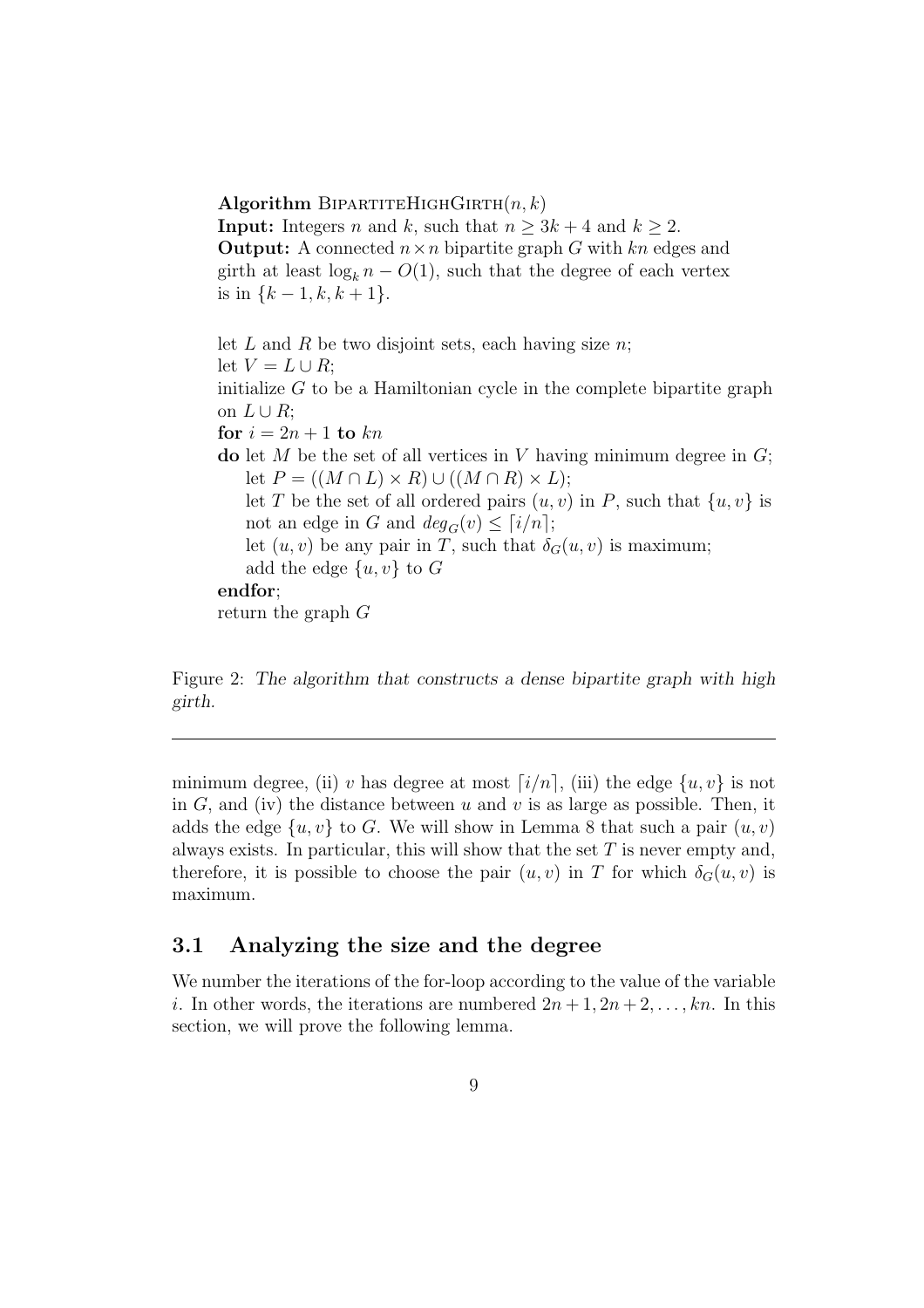**Lemma 6** Let d be an integer with  $2 \leq d \leq k$ . At the moment when iteration dn of the for-loop is completed, the following are true:

- 1. The graph G consists of dn edges.
- 2. The degree in G of every vertex of V is in  $\{d-1, d, d+1\}$ .
- 3. Let X and Z be the sets of vertices of V, whose degrees in G are equal to  $d-1$  and  $d+1$ , respectively. Then,  $|X|=|Z|$ .

Thus, for  $d = k$ , this lemma implies the claims in Lemma 4 about the number of edges and the degrees of the vertices.

The proof of Lemma 6 is by induction on d. If  $d = 2$ , then we consider the situation just before the for-loop starts. At that moment,  $G$  is a Hamiltonian cycle in the complete bipartite graph with vertex set  $L \cup R$ . Thus, G consists of  $2n$  edges, the degree of every vertex is equal to two, and the sets  $X$  and Z in the third claim are both empty. As a result, Lemma 6 holds for  $d = 2$ .

We choose an integer d such that  $2 \leq d \leq k$ , and assume that Lemma 6 holds for d. We will prove in Lemmas 7–10 below that the lemma then also holds for  $d+1$ . To prove this, we consider iterations  $dn+1, dn+2, \ldots, (d+1)n$ of the for-loop. We will refer to this sequence of n iterations as the *current* batch. Observe that during the current batch, the value of  $\lceil i/n \rceil$  is equal to  $d+1$ .

**Lemma 7** At the end of the current batch, the degree in  $G$  of every vertex of V is less than or equal to  $d+2$ .

**Proof.** Let x be an arbitrary vertex in V. We have to prove that  $deg_G(x) \leq$  $d+2$  at the end of the current batch.

Consider any edge  $\{u, v\}$ , where  $v = x$ , that is added to G during the current batch, because the algorithm chooses the pair  $(u, v)$  in T. It follows from the algorithm that, prior to the moment this edge is added,  $deg_G(v) \leq$  $d+1$ . Therefore, the addition of edges of this type cannot lead to a degree of x that is larger than  $d + 2$ .

Consider any edge  $\{u, v\}$ , where  $u = x$ , that is added to G during the current batch, because the algorithm chooses the pair  $(u, v)$  in T. Assume that this addition makes the degree of x to be at least  $d+3$ . It follows from the algorithm that, prior to the addition of  $\{u, v\}$ , x has minimum degree in G. In other words, just before  $\{u, v\}$  is added to G, the degree of every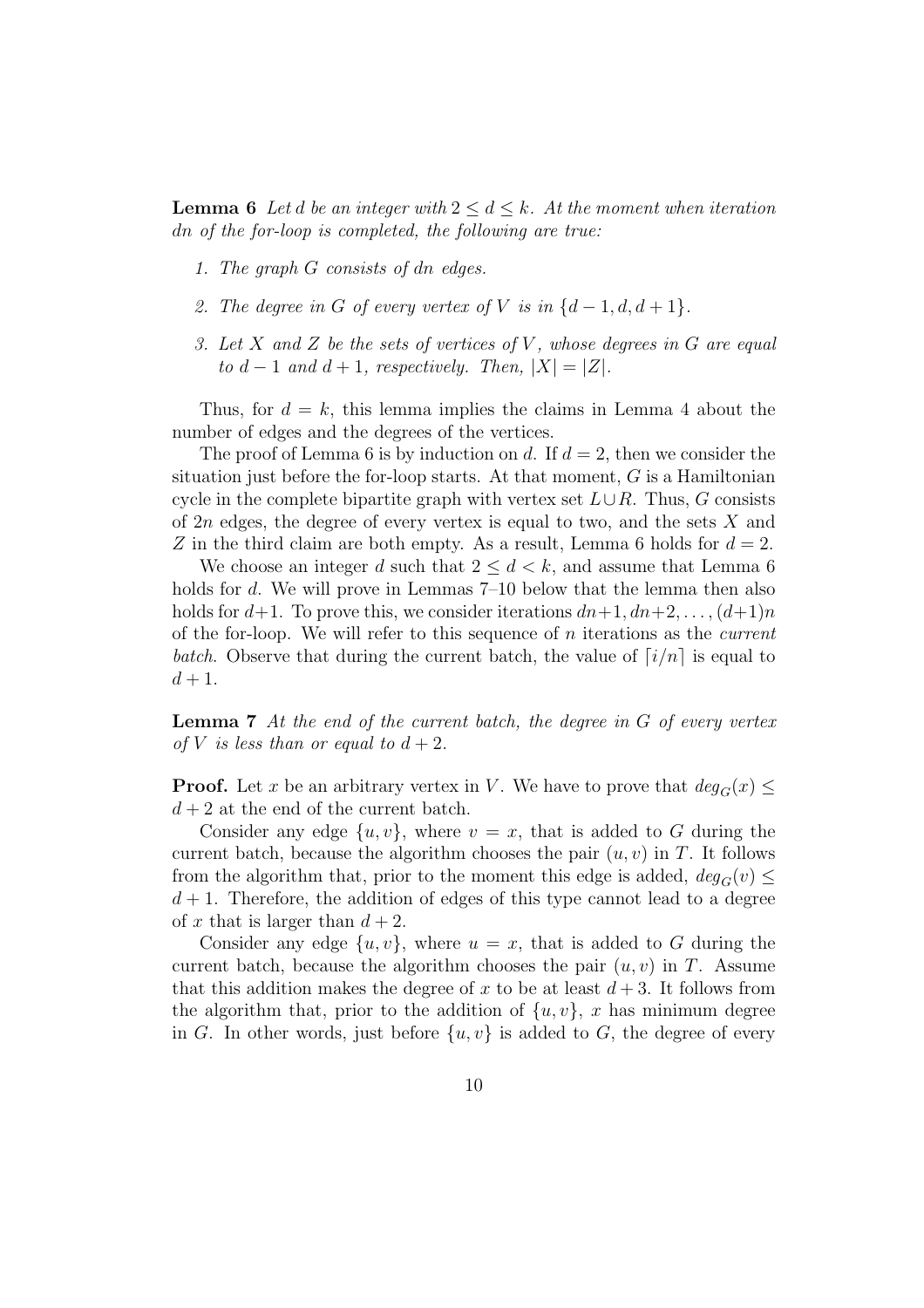vertex is at least  $d+2$ . In particular, the degree of v is at least  $d+2$  at that moment. But this implies that, during the iteration in which  $\{u, v\}$  is added to G, the ordered pair  $(u, v)$  is not in the set T. This is a contradiction.

Lemma 8 In each iteration of the current batch, exactly one edge is added to the graph G.

**Proof.** By the induction hypothesis, the graph  $G$  consists of dn edges at the beginning of the current batch. During this batch, at most  $n$  edges are added to G. It follows that, at any moment during the current batch,

$$
\sum_{v \in V} deg_G(v) \le 2(d+1)n.
$$
 (2)

Consider one iteration of the current batch, and let  $G'$  be the graph  $G$ at the start of this iteration. Let u be a vertex of  $V$ , whose degree in  $G'$  is minimum. We may assume without loss of generality that  $u \in L$ .

We claim that, at the start of this iteration, there exists a vertex  $v$  in  $R$ , such that  $\{u, v\}$  is not an edge in G' and  $deg_{G}(v) \leq d+1$ . Assuming this claim is true, it follows from the algorithm that, during this iteration, the set  $T$  is non-empty and, therefore, an edge is added to  $G'$ . This edge need not be  $\{u, v\}$  though.

It remains to prove the claim. Let  $d'$  be the degree of u in  $G'$ , and let  $v_1, v_2, \ldots, v_{d'}$  be all vertices of R that are connected to u by an edge of G'. It follows from the induction hypothesis that

$$
\sum_{j=1}^{d'} deg_{G'}(v_j) \ge d'(d-1).
$$

Moreover, by  $(2)$ , we have

$$
\sum_{v \in R} deg_{G'}(v) = \frac{1}{2} \sum_{v \in V} deg_{G'}(v) \le (d+1)n.
$$
 (3)

Assume that the claim does not hold. Then, we have  $deg_{G}(v) \geq d+2$ for each  $v \in R \setminus \{v_1, v_2, \ldots, v_{d'}\}$ . It follows that

$$
\sum_{v \in R} deg_{G'}(v) \ge d'(d-1) + (n-d')(d+2). \tag{4}
$$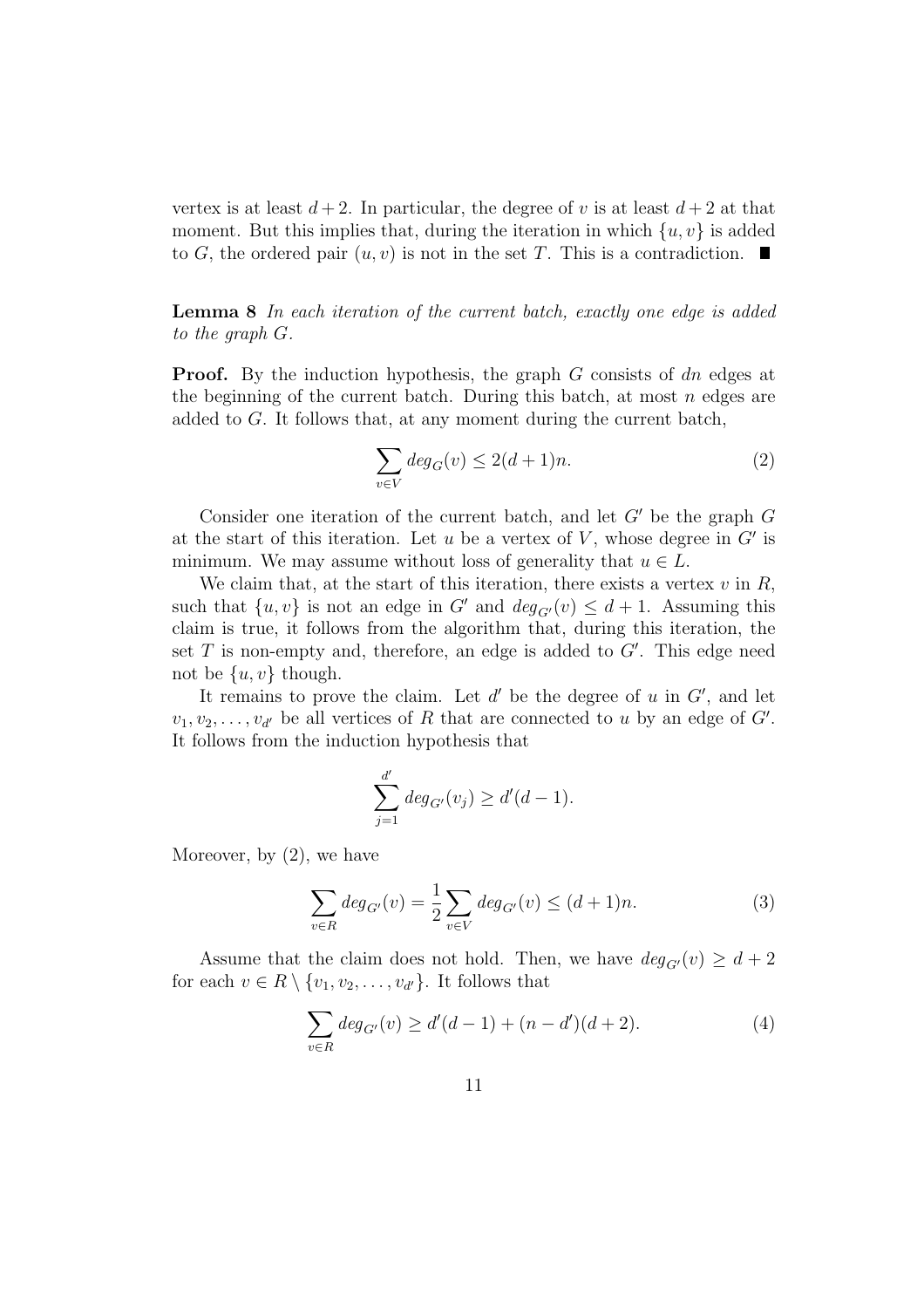By combining (3) and (4), we obtain

$$
d'(d-1) + (n - d')(d+2) \le (d+1)n,
$$

which can be rewritten as  $n \leq 3d'$ . By Lemma 7, we have  $d' \leq d+2 \leq k+1$ , which implies that  $n \leq 3k+3$ , contradicting our assumption that  $n \geq 3k+4$ .

**Lemma 9** At the end of the current batch, the degree in  $G$  of every vertex of  $V$  is greater than or equal to  $d$ .

**Proof.** Consider the sets X and Z of vertices of V, whose degrees in  $G$ , at the beginning of the current batch, are equal to  $d-1$  and  $d+1$ , respectively. Since, by the induction hypothesis,  $|X| = |Z|$ , we have  $|X| \leq n$ .

It follows from the algorithm and Lemma 8 that in each iteration of the current batch, one edge  $\{u, v\}$ , where u has minimum degree in the current graph  $G$ , is added to  $G$ . The induction hypothesis implies that, after this edge has been added, the degree of  $u$  is at least  $d$ . Therefore, after the first  $|X|$  iterations of the current batch, G does not contain any vertex of degree at most  $d-1$ .

**Lemma 10** Let  $X'$ ,  $Y'$ , and  $Z'$  be the sets of vertices of V, whose degrees in G are equal to d,  $d + 1$ , and  $d + 2$ , respectively, at the end of the current batch. Then,  $|X'| = |Z'|$ .

Proof. We observe that, by Lemmas 7–9,

$$
|X'| + |Y'| + |Z'| = 2n
$$

and

$$
d|X'| + (d+1)|Y'| + (d+2)|Z'| = 2(d+1)n.
$$

By multiplying the first equation by  $d+1$ , and subtracting the result from the second equation, the lemma follows.

This completes the proof of Lemma 6.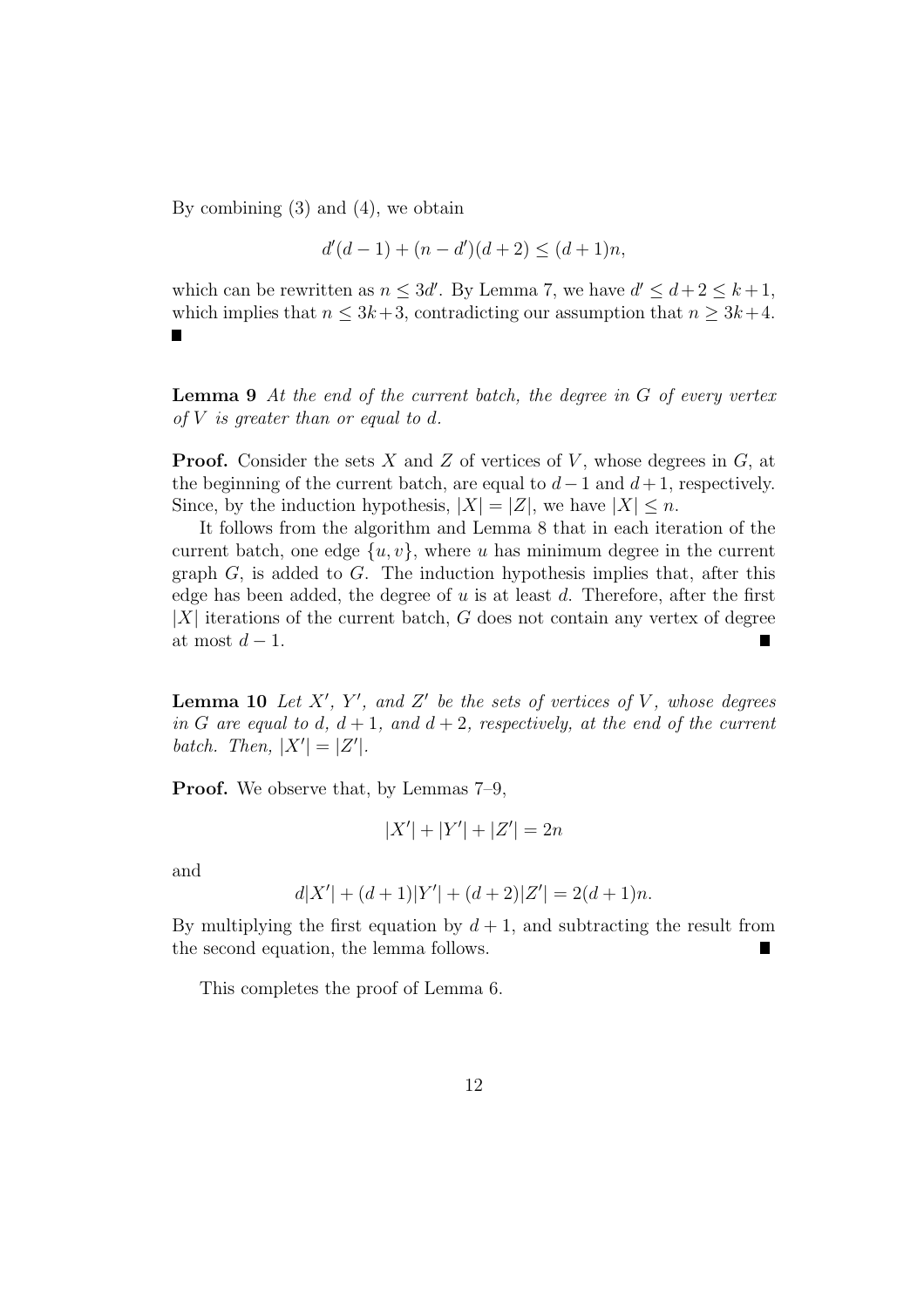#### 3.2 A lower bound on the girth

Let G be the graph that is returned by algorithm BIPARTITEHIGHGIRTH $(n, k)$ . In this section, we will prove the claim in Lemma 4 about the girth of the graph G.

Let g be the girth of G. Since G is a bipartite graph, g is even. We will prove that

$$
g \ge \frac{\log(3n/8)}{\log(k+1)} + 1.
$$
 (5)

Let C be a cycle in G consisting of g edges, and let  $\{u, v\}$  be the last edge of C that is added to G. Let j be the integer such that  $\{u, v\}$  is added to G during iteration j of the for-loop. We may assume that  $j \geq 2n + 1$ , because otherwise, C is a Hamiltonian cycle in the complete bipartite graph on  $L\cup R$ and, therefore,  $g = 2n$ , in which case (5) obviously holds. Let  $d = \lfloor j/n \rfloor$ , and let  $G_j$  be the graph G at the start of iteration j. Consider the ordered pair  $(u, v)$  in T that corresponds to the edge  $\{u, v\}$ . We observe that

$$
\delta_{G_j}(u,v) \le g - 1.
$$

We may assume without loss of generality that  $u \in L$ . Define

$$
B = \{x \in R : \delta_{G_j}(u, x) \ge g\}.
$$

Let x be an arbitrary element in B. Then  $\{u, x\}$  is not an edge in  $G_j$ , because, otherwise,  $\delta_{G_j}(u, x) = 1 < g$ . Also, we have

$$
\delta_{G_j}(u, x) \ge g > g - 1 \ge \delta_{G_j}(u, v),
$$

and since the edge  $\{u, v\}$  is added to  $G_j$  in iteration j, it follows from the algorithm that  $(u, x) \notin T$ . Thus, the definition of T implies that  $deg_{G_j}(x) \geq$  $d+1$ . In fact, by Lemma 6, we have  $deg_{G_j}(x) = d+1$ . Hence, we have

$$
B \subseteq \{x \in R : deg_{G_j}(x) = d + 1\}.
$$

Let  $G'$  be the graph G at the end of iteration dn, and define

$$
Z_R = \{ x \in R : deg_{G'}(x) = d + 1 \}.
$$

Since  $dn \geq j$ , and using Lemma 6, we obtain

$$
B\subseteq Z_R.
$$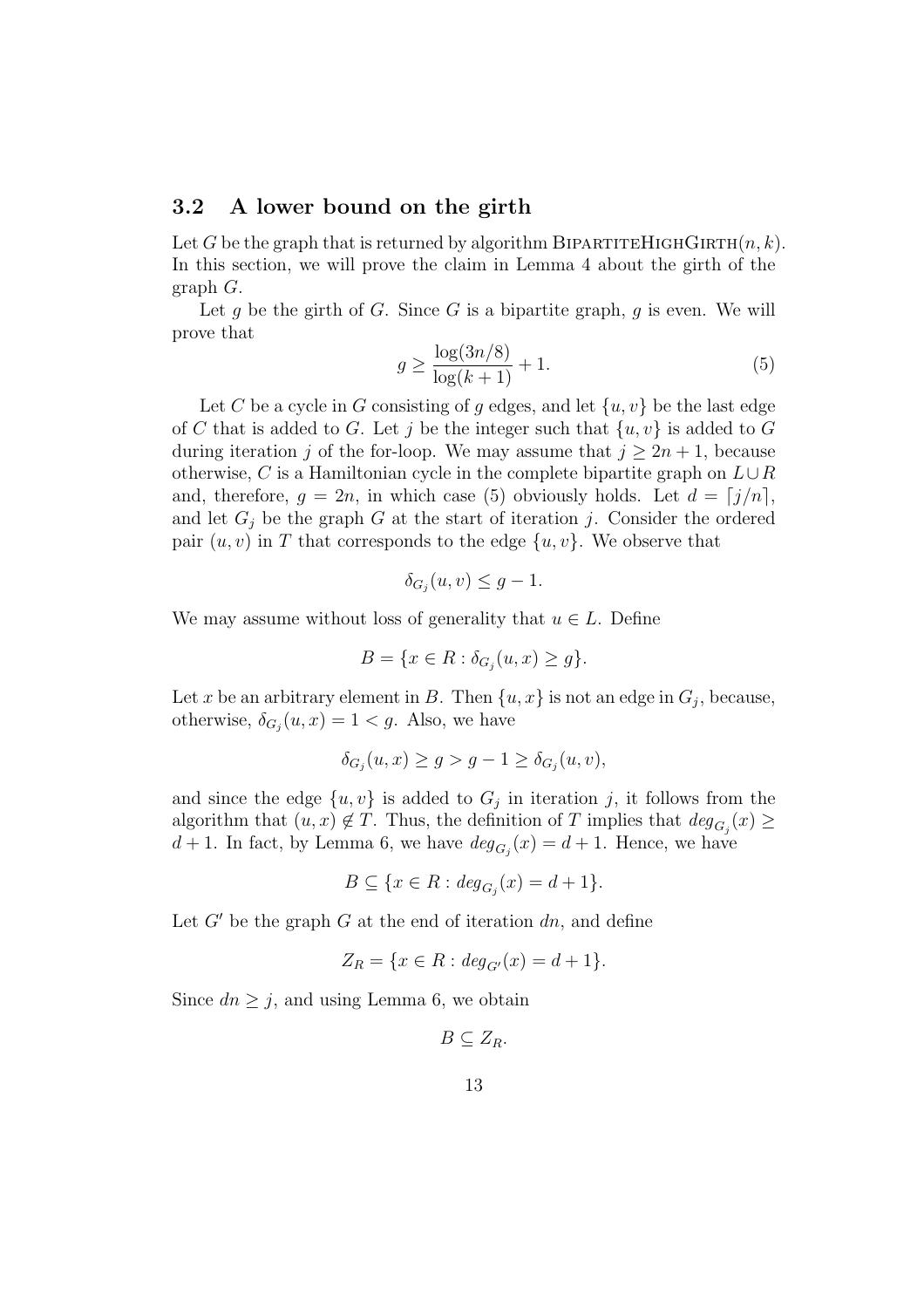Define

$$
X_R = \{ x \in R : deg_{G'}(x) = d - 1 \}
$$

and

$$
Y_R = \{ x \in R : deg_{G'}(x) = d \}.
$$

By Lemma 6, we have

$$
|X_R| + |Y_R| + |Z_R| = n.
$$

Also, the definitions of  $X_R$ ,  $Y_R$ , and  $Z_R$ , together with Lemma 6, imply that

$$
(d-1)|X_R| + d|Y_R| + (d+1)|Z_R| = dn.
$$

It follows that  $|X_R| = |Z_R|$ , implying that  $|Z_R| \le n/2$ . Thus, since  $B \subseteq Z_R$ , we have  $|B| \leq n/2$  and, hence,

$$
|R \setminus B| \ge n/2.
$$

Since

$$
R \setminus B = \{x \in R : \delta_{G_j}(u, x) \le g - 1\},\
$$

and since, by Lemma 6, the degree of every vertex of  $G_j$  is at most  $d+1$ , it follows that

$$
|R \setminus B| \le (d+1) + (d+1)^3 + (d+1)^5 + \dots + (d+1)^{g-1}
$$
  
\n
$$
\le (k+1) + (k+1)^3 + (k+1)^5 + \dots + (k+1)^{g-1}
$$
  
\n
$$
= (k+1) \frac{(k+1)^g - 1}{(k+1)^2 - 1}
$$
  
\n
$$
\le \frac{(k+1)^{g+1}}{(k+1)^2 - 1}
$$
  
\n
$$
\le \frac{(k+1)^{g+1}}{\frac{3}{4}(k+1)^2}
$$
  
\n
$$
\le \frac{4}{3}(k+1)^{g-1}.
$$

By combining the lower and upper bounds on the size of  $R \setminus B$ , we obtain

$$
n/2 \le \frac{4}{3}(k+1)^{g-1}.
$$

The latter inequality is equivalent to (5). This completes the proof of Lemma 4, and hence also Theorem 1.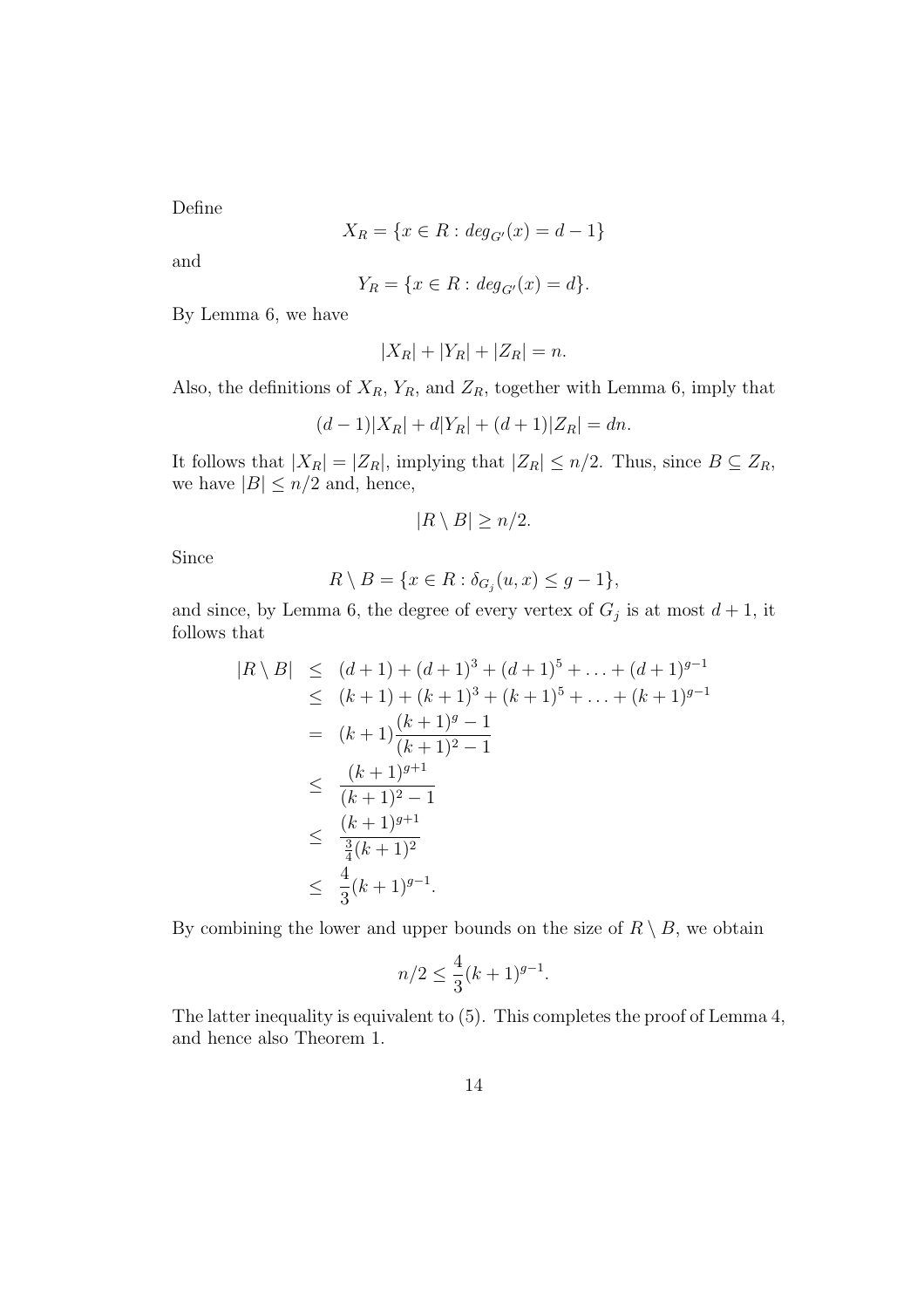### 4 The NP-hardness proof

We now prove Theorem 2, i.e., the decision problem  $G$ EOMMINSPANNER $(t)$ is NP-hard. Throughout this section, we fix a rational number  $t > 1$ . Recall that 3SAT is the problem of deciding whether or not any given Boolean formula in 3-conjunctive normal form is satisfiable. It is well known that  $3SAT$ is NP-complete. To prove Theorem 2, it suffices to design a polynomial-time reduction from  $3SAT$  to GEOMMINSPANNER $(t)$ . Note that *time* refers to the number of steps made by, say, a Turing machine. Alternatively, time expresses the number of bit operations made in the reduction. In Section 4.2, we present such a reduction, together with its correctness proof. Our approach is to modify Cai's reduction in [4], which shows that constructing a t-spanner with the minimum number of edges in any unweighted graph is NP-hard. First, in Section 4.1, we introduce so-called forced paths, which are paths in a geometric graph  $G$  that must be in any t-spanner of  $G$ .

#### 4.1 Forced paths

Recall that we have fixed a rational number  $t > 1$ . We fix an even integer k, such that  $k \geq 4$  and  $k \geq t+1$ .

Let  $\ell > 0$  be a rational number, and let  $x = (x_1, x_2)$  and  $y = (y_1, y_2)$  be two distinct points in  $\mathbb{Q}^2$ . Let  $\mu$  be a rational number, such that

$$
1/|xy| \le \mu \le 1/|xy| + 1/\ell,\tag{6}
$$

and define the rational number  $\lambda$  as  $\lambda = \ell \mu / k$ . Let v be the point in  $\mathbb{Q}^2$ defined as

$$
v = (\lambda(y_2 - x_2), \lambda(x_1 - y_1)).
$$

Observe that the vector from the origin to  $v$  is orthogonal to the line segment joining x and y. For  $i = 0, 1, ..., k/2$ , we define the points  $a_i$  and  $b_i$  in  $\mathbb{Q}^2$  as

$$
a_i=x+iv
$$

and

$$
b_i = y + iv.
$$

Finally, we define  $P$  to be the path consisting of the edges

1.  $\{a_0, a_1\}, \{a_1, a_2\}, \ldots, \{a_{k/2-1}, a_{k/2}\},\$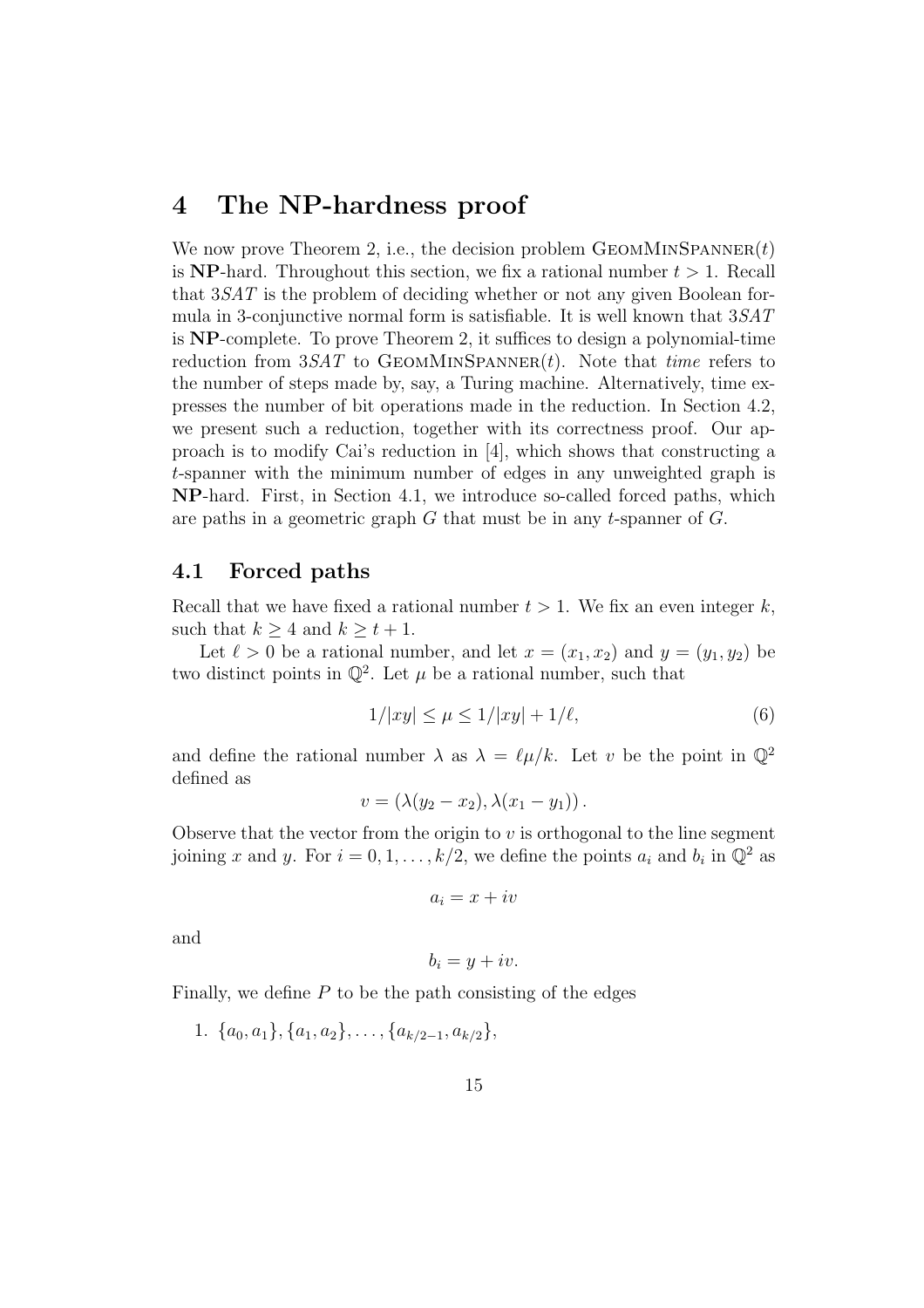

Figure 3: (a) The forced path  $FP(x, y; \ell)$  of x and y. (b) Illustrating the proof of Lemma 12.

- 2.  $\{a_{k/2}, b_{k/2}\}\$ , and
- 3.  ${b_{k/2}, b_{k/2-1}}, \ldots, {b_2, b_1}, {b_1, b_0}.$

See Figure 3(a) for an illustration. We will refer to the path  $P$  as the forced path of x and y (with respect to  $\ell$ ), and denote it by  $FP(x, y; \ell)$ . Lemma 12 explains this terminology. Before we state this lemma, we prove upper and lower bounds on the length of the path P:

**Lemma 11** The length |P| of the forced path  $P = FP(x, y; \ell)$  satisfies

$$
\ell \leq |P| \leq \ell + 2|xy|.
$$

**Proof.** We first observe that, for each i with  $0 \leq i < k/2$ ,

$$
|a_i a_{i+1}| = |v| = \lambda |xy| = (\ell \mu / k) |xy| \ge \ell / k,
$$

where the inequality follows from the left inequality in  $(6)$ , and, similarly,

$$
|b_i b_{i+1}| = |v| = \lambda |xy| = (\ell \mu / k) |xy| \ge \ell / k.
$$

Since P consists of k edges, each having length at least  $\ell/k$ , plus one additional edge of length  $|a_{k/2}b_{k/2}| = |xy|$ , it follows that  $|P| \geq \ell$ . To prove the upper bound on the length of P, we first observe that  $|P| = (\ell \mu + 1)|xy|$ . It follows from the right inequality in (6) that  $\ell \mu \leq 1 + \ell/|xy|$ . Therefore, we have

$$
|P| \le (2 + \ell / |xy|) |xy| = \ell + 2|xy|.
$$

This completes the proof of the lemma.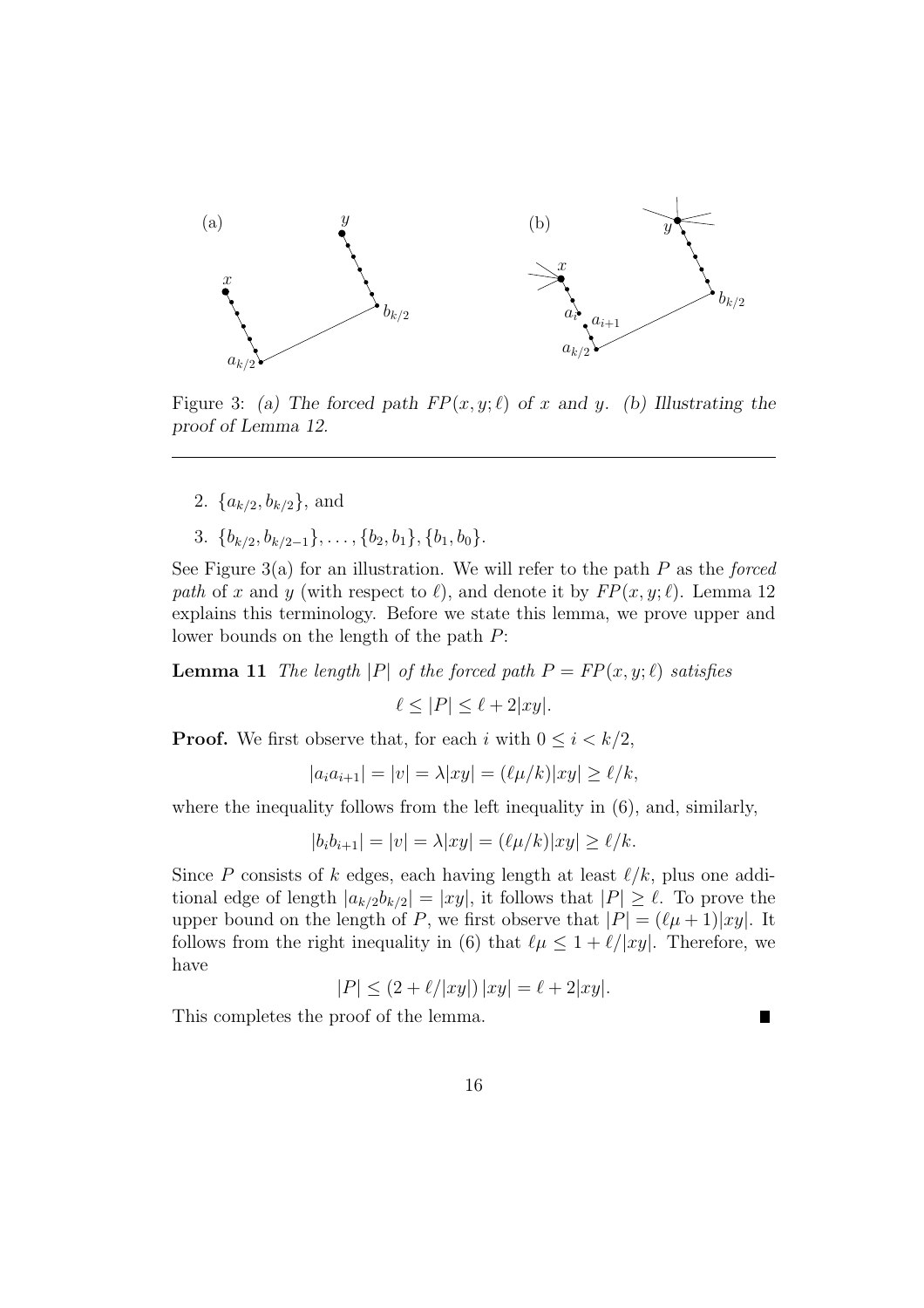**Lemma 12** Let  $G$  be a connected geometric graph, whose vertices are points in  $\mathbb{Q}^2$ , and let x and y be two distinct vertices of G that are not connected by an edge, such that  $|xy| \leq \ell/(t-1)$ . Assume that G contains the forced path  $P = FP(x, y; \ell)$ . Also, assume that each vertex of  $P \setminus \{x, y\}$  has degree two in  $G$ . Then, every *t*-spanner of  $G$  contains the path  $P$ .

**Proof.** Let  $G'$  be an arbitrary t-spanner of  $G$ . Let i be any integer with  $0 \leq i < k/2$ , and assume that the edge  $\{a_i, a_{i+1}\}\$  of P is not an edge in G'; see Figure 3(b). Then,

$$
\delta_{G'}(a_i, a_{i+1}) > |P| - |a_i a_{i+1}| > (k-1)|a_i a_{i+1}|.
$$

Since  $k \geq t+1$ , it follows that

$$
\delta_{G'}(a_i, a_{i+1}) > t |a_i a_{i+1}|,
$$

contradicting the fact that G' is a t-spanner of G. Thus, all edges  $\{a_i, a_{i+1}\},\$ with  $0 \leq i < k/2$ , are contained in G'. By a symmetric argument, all edges  $\{b_i, b_{i+1}\},\$  with  $0 \leq i < k/2$ , are contained in  $G'$ .

Assume that the edge  $\{a_{k/2}, b_{k/2}\}\$  of P is not an edge in G'. Then,

$$
\delta_{G'}(a_{k/2}, b_{k/2}) > |P| = (\ell \mu + 1)|xy| \ge (\ell/|xy| + 1) |xy|.
$$

Since  $|xy| \le \ell/(t-1)$ , it follows that

$$
\delta_{G'}(a_{k/2}, b_{k/2}) > t |xy| = t |a_{k/2}b_{k/2}|,
$$

which is again a contradiction. Thus, G' contains the edge  $\{a_{k/2}, b_{k/2}\}.$ 

**Lemma 13** Assume that  $\ell > 0$  is a rational constant. Given the distinct points x and y in  $\mathbb{Q}^2$ , the path  $FP(x, y; \ell)$  can be constructed in time that is polynomial in  $L$ , where  $L$  is the total number of bits in the binary representations of the numerators and denominators of the coordinates of x and y.

**Proof.** Given the points  $x = (x_1, x_2)$  and  $y = (y_1, y_2)$ , we first have to compute a rational number  $\mu$ , such that

$$
0 \le \mu - \sqrt{\frac{1}{(x_1 - y_1)^2 + (x_2 - y_2)^2}} \le 1/\ell.
$$
 (7)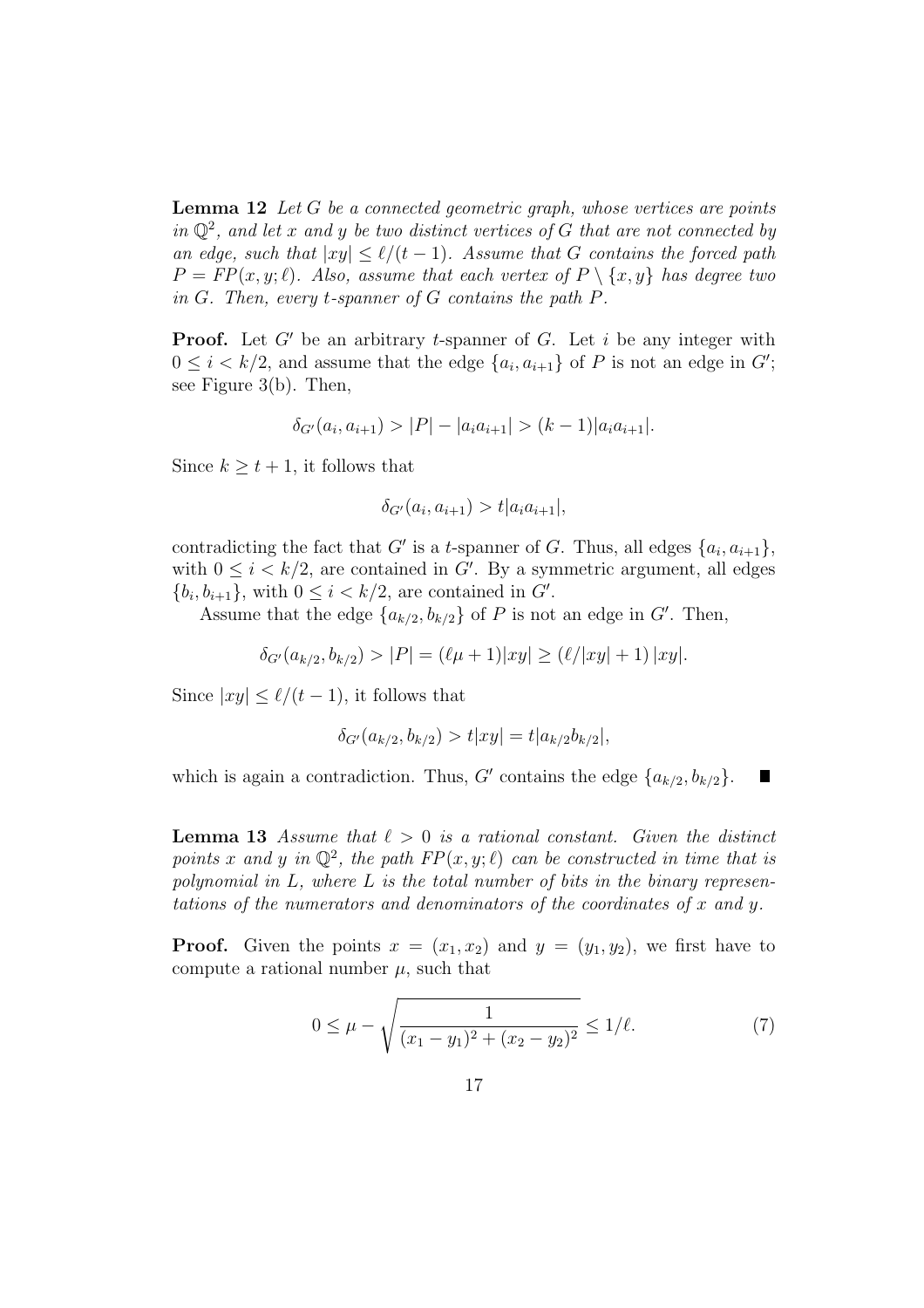That is, we have to approximate the square root in (7) within an absolute precision of  $1/\ell$ . Since  $\ell$  is a constant, we can compute, in time that is polynomial in L, a rational number  $\mu$  that satisfies (7) and for which the total number of bits in the binary representations of its numerator and denominator is polynomial in L. Given  $\mu$ , and using our assumption that  $\ell$  and k are constants, the rational number  $\lambda$ , the point v, and the points  $a_i$  and  $b_i$  $(0 \leq i \leq k/2)$  can all be computed in time that is polynomial in L.

#### 4.2 The reduction

We are now ready to give the reduction from  $3SAT$  to GEOMMINSPANNER(t). Recall that  $t > 1$  is a rational number, and k is an even integer, such that  $k \geq 4$  and  $k \geq t + 1$ . We define the rational number  $\ell$  as

$$
\ell = 2(t-1)/3.
$$

We consider t, k, and  $\ell$  to be constants.

We need the following lemma, which will be used to obtain points on the unit-circle that have rational coordinates and that are close together.

**Lemma 14** Let  $\rho = \min(2/3, l/4)$ , let C be the circle of radius  $\rho/2$  centered at the point (1,0), let i be an integer, such that  $i \geq 4/\rho$ , and let  $Q(i)$  be the point

$$
Q(i) = \left(\frac{i^2 - 1}{i^2 + 1}, \frac{2i}{i^2 + 1}\right).
$$

Then,  $Q(i)$  has rational coordinates, is on the unit-circle, and is contained in the interior of the circle C.

**Proof.** It is obvious that  $Q(i)$  has rational coordinates and that this point is on the unit-circle. A straightforward calculation shows that the distance between  $Q(i)$  and the center  $(1, 0)$  of C is less than  $\rho/2$ . This proves that  $Q(i)$  is in the interior of the circle C.

Let  $\varphi$  be a Boolean formula in 3-conjunctive normal form, with variables  $x_1, x_2, \ldots, x_N$ , consisting of M clauses  $c_1, c_2, \ldots, c_M$ . Thus, for each j with  $1 \leq j \leq M$ , the clause  $c_j$  is of the form  $c_j = y_1 \vee y_2 \vee y_3$ , where each of  $y_1$ ,  $y_2$ , and  $y_3$  is either a variable or the negation of a variable.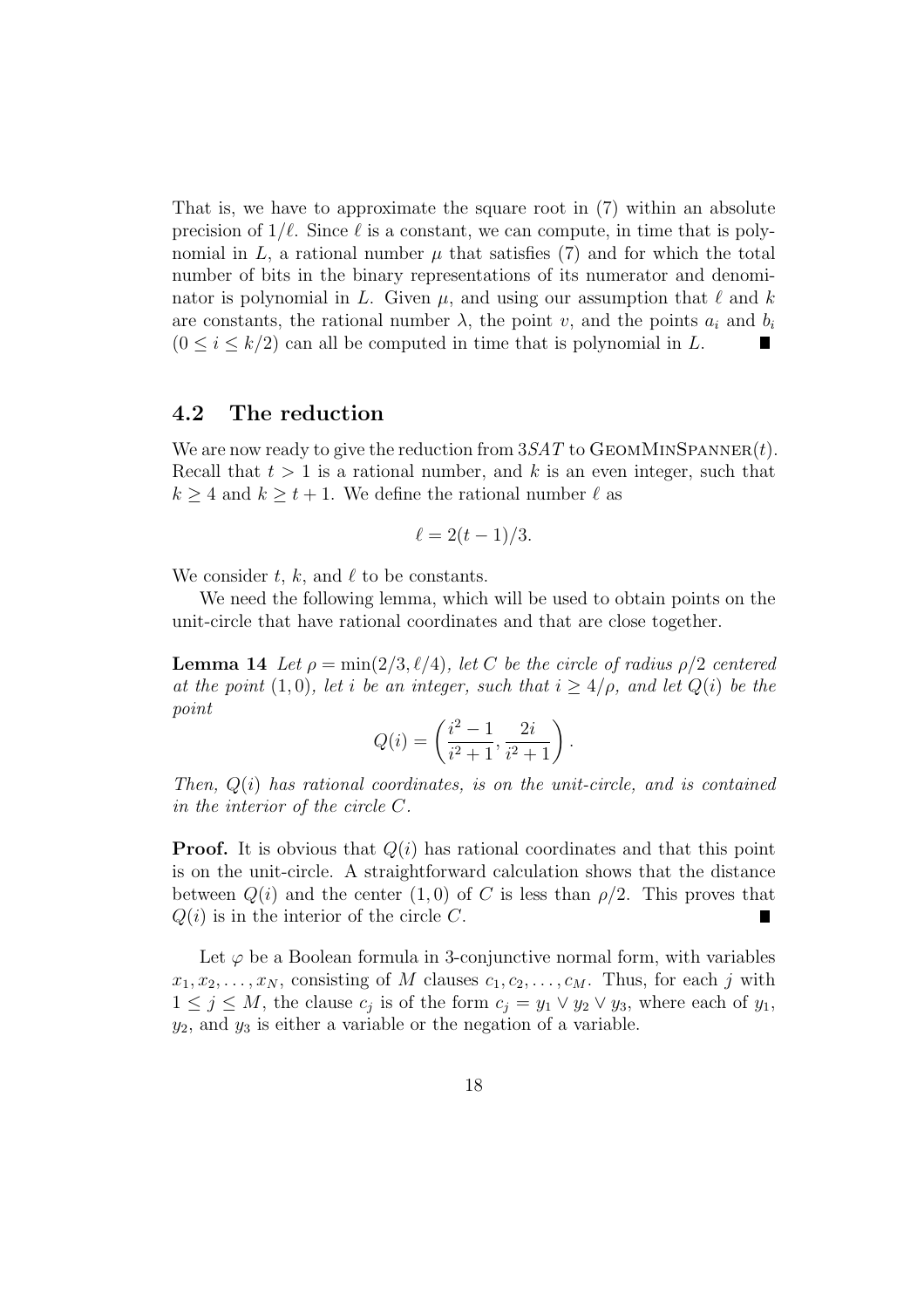

Figure 4: (a) The graph  $G_i$  (without the five forced paths), and (b) the graph  $G'_{j}$ , where  $c_{j} = (x_1 \vee \overline{x_2} \vee \overline{x_3}).$ 

Our task is to map  $\varphi$  to an instance of GEOMMINSPANNER(t), i.e., a connected geometric graph G, whose vertex set is a set of points in  $\mathbb{Q}^2$ , and an integer K, such that  $\varphi$  is satisfiable if and only if G contains a t-spanner having at most  $K$  edges.

Let z denote the origin in  $\mathbb{R}^2$ , and define

$$
i^* = \lceil 4/\rho \rceil = \left\lceil \frac{4}{\min(2/3, \ell/4)} \right\rceil.
$$

For each i with  $1 \leq i \leq N$ , we define the following geometric graph  $G_i$ , see Figure  $4(a)$ :

- 1. Let  $p_i = Q(i^* + 4i), p'_i = Q(i^* + 4i + 1), q_i = Q(i^* + 4i + 2),$  and  $q'_i = Q(i^* + 4i + 3).$
- 2. The graph  $G_i$  contains the four edges  $\{z, p_i\}$ ,  $\{z, p'_i\}$ ,  $\{z, q_i\}$ , and  $\{z, q'_i\}$ .
- 3. The graph  $G_i$  contains the five forced paths  $FP(p_i, p'_i; \ell)$ ,  $FP(p_i, q_i; \ell)$ ,  $FP(p_i, q'_i; \ell), FP(p'_i, q_i; \ell), \text{ and } FP(p'_i, q'_i; \ell).$

For each j with  $1 \leq j \leq M$ , we define the following geometric graph  $G'_{j}$ , see Figure 4(b): Write the clause  $c_j$  as  $c_j = y_1 \vee y_2 \vee y_3$ .

1. Let  $r_j = Q(i^* + 4N + 3 + j)$ .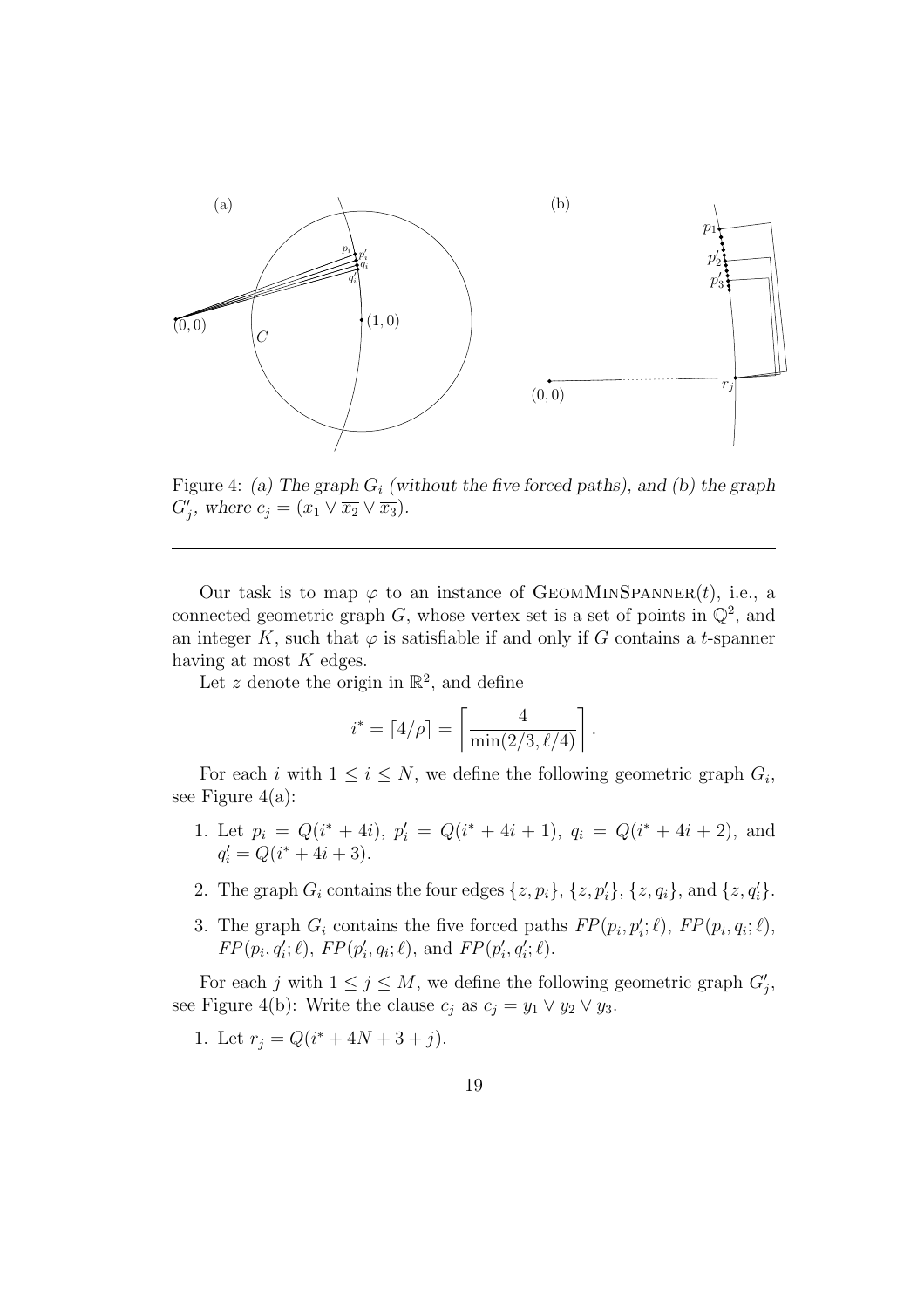- 2. The graph  $G'_j$  contains the edge  $\{z, r_j\}$ .
- 3. For each m with  $1 \leq m \leq 3$ , if  $y_m$  is equal to the variable, say,  $x_i$ , then  $G'_{j}$  contains the forced path  $FP(r_j, p_i; \ell)$ . On the other hand, if  $y_m$  is equal to the negation of the variable, say,  $x_i$ , then  $G'_j$  contains the forced path  $FP(r_j, p'_i; \ell)$ .

We define G to be the union of the graphs  $G_i$   $(1 \leq i \leq N)$  and the graphs  $G'_{j}$   $(1 \leq j \leq M)$ . Observe that G is a connected geometric graph, whose vertices are points in  $\mathbb{Q}^2$ . Recall that each forced path consists of  $k+1$  edges. The graph G consists of  $1 + (5k+4)N + (3k+1)M$  vertices and  $(5k+9)N + (3k+4)M$  edges. We define

$$
K = (5k + 6)N + (3k + 3)M.
$$

Let L be the number of bits in the representation of the Boolean formula  $\varphi$ . Then, L is proportional to  $(N+M)$  log N. Since each vertex of G can be represented by  $O(\log N + \log M) = O(\log N)$  bits, it follows from Lemma 13 that the graph  $G$  can be constructed in time that is polynomial in  $L$ .

In the rest of this section, we will prove that the Boolean formula  $\varphi$  is satisfiable if and only if the graph  $G$  contains a t-spanner with at most  $K$ edges.

We first prove upper and lower bounds on the lengths of the forced paths in G:

**Lemma 15** The length of each forced path in the graph  $G$  is in the interval  $[\ell, 3\ell/2]$ .

Proof. By Lemma 14, the Euclidean distance between the two endpoints of any forced path is less than  $\rho$ , which is at most  $\ell/4$ . The claim then follows from Lemma 11.

The next lemma explains our choice for the integer K.

**Lemma 16** Let  $G'$  be an arbitrary t-spanner of  $G$ . Then, the following two claims are true:

- 1.  $G'$  contains at least  $K$  edges.
- 2. If G' consists of exactly K edges, then, for each i with  $1 \leq i \leq N$ , exactly one of the edges  $\{z, p_i\}$  and  $\{z, p'_i\}$  is in G'.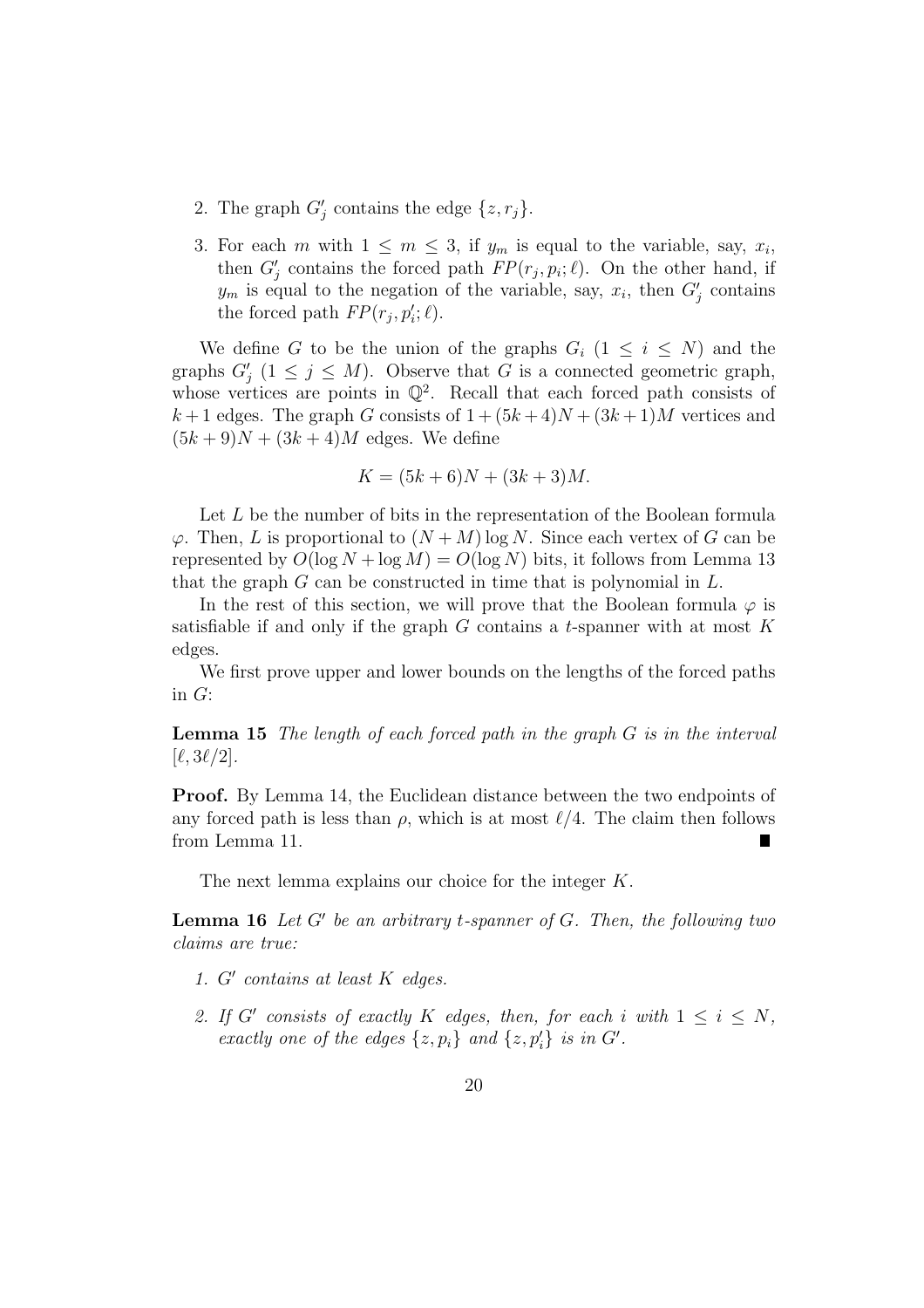**Proof.** We first observe that, by Lemma 14, the Euclidean distance between the two endpoints of any forced path is less than  $\rho$ , which is at most 2/3. Since  $\ell/(t - 1) = 2/3$ , it then follows from Lemma 12 that all forced paths in  $G$  are contained in  $G'$ . The total number of edges in these forced paths is equal to  $(5N+3M)(k+1) = K - N$ . We will prove below that, for each i with  $1 \leq i \leq N$ , the graph G' contains at least one of the four edges  $\{z, p_i\}$ ,  $\{z, p'_i\}, \{z, q_i\},\$ and  $\{z, q'_i\}.$  This will imply that G' contains at least K edges and, thus, prove the first claim.

Let i be any integer with  $1 \leq i \leq N$ , and assume that none of the edges  $\{z, p_i\}, \{z, p'_i\}, \{z, q_i\}, \text{ and } \{z, q'_i\} \text{ is contained in } G'. \text{ Then, any path in } G'$ between z and  $q_i$  contains at least one edge of length one and at least two forced paths. Since, by Lemma 15, the length of each forced path is at least  $\ell$ , it follows that

$$
\delta_{G'}(z, q_i) \ge 1 + 2\ell = 1 + 2 \cdot 2(t - 1)/3 > t = t \cdot \delta_G(z, q_i),
$$

contradicting the fact that  $G'$  is a t-spanner of  $G$ .

To prove the second claim, assume that  $G'$  consists of exactly  $K$  edges. Let i be an integer with  $1 \leq i \leq N$ . It follows from the argument above that G' contains exactly one of the edges  $\{z, p_i\}, \{z, p'_i\}, \{z, q_i\}, \text{ and } \{z, q'_i\}.$ If G' contains  $\{z, q_i'\}$ , then, by the same argument as above, we must have  $\delta_{G'}(z,q_i) > t \cdot \delta_G(z,q_i)$ , contradicting our assumption that G' is a t-spanner of G. Similarly, if G' contains  $\{z, q_i\}$ , then  $\delta_{G'}(z, q'_i) > t \cdot \delta_G(z, q'_i)$ , which is also a contradiction. Thus, G' contains exactly one of the edges  $\{z, p_i\}$  and  $\{z, p_i'\}.$ 

In the next two lemmas, we prove the correctness of our reduction.

**Lemma 17** If G contains a t-spanner with at most  $K$  edges, then the Boolean formula  $\varphi$  is satisfiable.

**Proof.** Let  $G'$  be a t-spanner of G consisting of at most K edges. Then, by Lemma 16, G' contains exactly K edges and, for each i with  $1 \le i \le N$ , G' contains exactly one of the edges  $\{z, p_i\}$  and  $\{z, p'_i\}.$ 

For each i with  $1 \leq i \leq N$ , if  $\{z, p_i\}$  is an edge of G', then we give the variable  $x_i$  the value true, otherwise, we give the variable  $x_i$  the value false. We claim that for this assignment of truth values, the Boolean formula  $\varphi$ evaluates to true. To prove this, let j be any integer with  $1 \leq j \leq M$ , and consider the clause  $c_j$  in  $\varphi$ . For ease of notation, let us assume that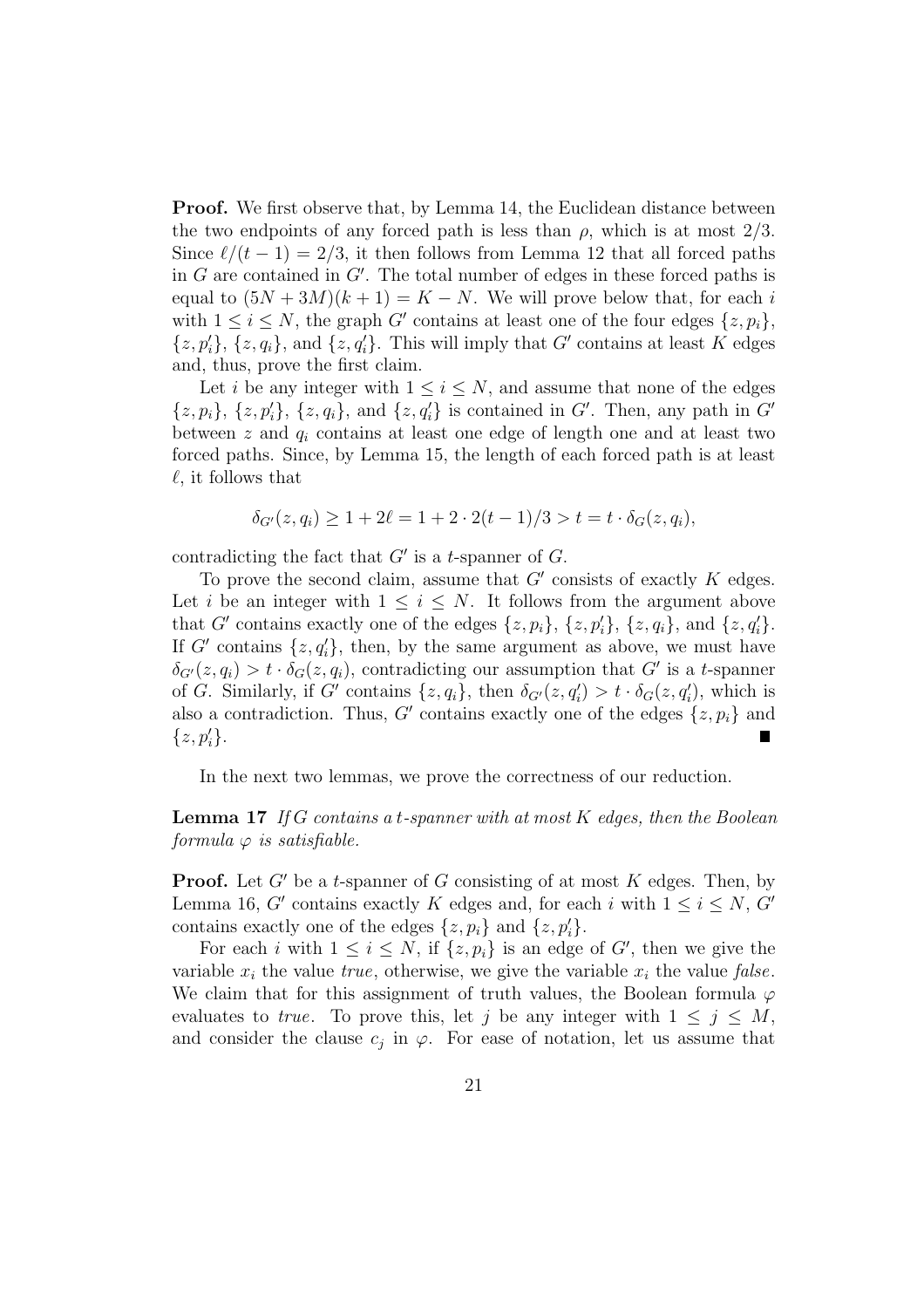$c_j = x_1 \vee \overline{x_2} \vee \overline{x_3}$ . To prove that  $c_j$  evaluates to *true*, we have to show that at least one of the edges  $\{z, p_1\}$ ,  $\{z, p'_2\}$ , and  $\{z, p'_3\}$  is in G'. Assume that neither of these edges is in  $G'$ . Observe that  $\{z, r_j\}$  is not an edge in  $G'$ , because otherwise,  $G'$  would contain more than  $K$  edges. Thus, every path in G' between z and  $r_i$  contains at least one edge of length one and at least two forced paths. Therefore, we have

$$
\delta_{G'}(z,r_j) \ge 1 + 2\ell > t = t \cdot \delta_G(z,r_j).
$$

This contradicts our assumption that  $G'$  is a t-spanner of  $G$ .

**Lemma 18** If the Boolean formula  $\varphi$  is satisfiable, then G contains a tspanner with at most K edges.

**Proof.** Assume that  $\varphi$  is satisfiable. We fix an assignment of truth values for the variables  $x_1, x_2, \ldots, x_N$  for which  $\varphi$  evaluates to true. Define the following subgraph  $G'$  of  $G$ :

- 1.  $G'$  contains all forced paths in  $G$ .
- 2. For each i with  $1 \leq i \leq N$ , if  $x_i = true$ , then G' contains the edge  $\{z, p_i\}$ , otherwise, G' contains the edge  $\{z, p'_i\}$ .

We first observe that  $G'$  contains exactly  $K$  edges. To show that  $G'$  is a t-spanner of G, it suffices to show the following claim: For each edge  $\{a, b\}$ of G that is not in G', we have  $\delta_{G'}(a, b) \leq t|ab|$ .

Let i be any index with  $1 \leq i \leq N$ . We may assume without loss of generality that  $\{z, p'_i\}$  is an edge in G'. Consider the edge  $\{z, p_i\}$  of G, which is not an edge in G'. The edge  $\{z, p_i'\}$  and the forced path  $FP(p_i, p_i'; \ell)$  form a path in  $G'$  between z and  $p_i$ . Thus, using Lemma 15, we have

$$
\delta_{G'}(z, p_i) \leq 1 + 3\ell/2 = t = t |zp_i|.
$$

In a similar way, it can be shown that  $\delta_{G'}(z, q_i) \le t = t |z q_i|$  and  $\delta_{G'}(z, q_i') \le$  $t = t |zq_i'|.$ 

Let j be any index with  $1 \leq j \leq M$ . Write the clause  $c_j$  as  $c_j = y_1 \vee y_2 \vee y_3$ , and consider the edge  $\{z, r_j\}$  of G, which is not an edge in G'. Since  $c_j$ evaluates to *true*, at least one of the literals in  $c_j$  is true. We may assume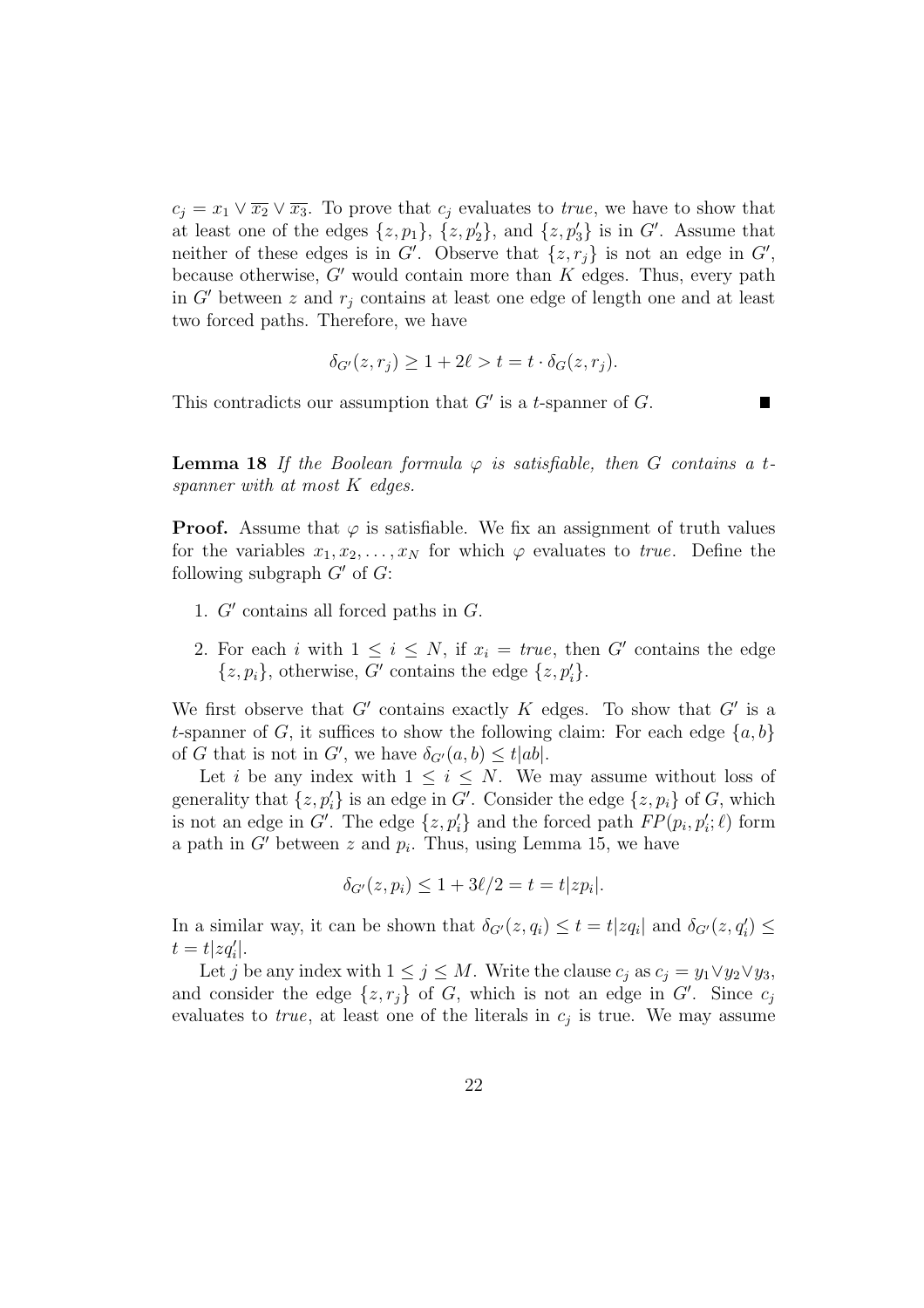without loss of generality that  $y_1$  is *true*. If  $y_1 = x_i$ , for some *i*, then G' contains the edge  $\{z, p_i\}$  and the forced path  $FP(r_j, p_i; \ell)$ . It follows that

$$
\delta_{G'}(z, r_j) \leq 1 + 3\ell/2 = t = t |z r_j|.
$$

On the other hand, if  $y_1 = \overline{x_i}$ , for some i, then G' contains the edge  $\{z, p'_i\}$ and the forced path  $FP(r_j, p'_i; \ell)$ . Thus, in this case, we have

$$
\delta_{G'}(z, r_j) \leq 1 + 3\ell/2 = t = t |z r_j|.
$$

 $\blacksquare$ 

Hence, we have shown that  $G'$  is a t-spanner of  $G$ .

This concludes the proof of Theorem 2.

### 5 Concluding remarks

We have shown that there exist connected geometric graphs that do not contain sparse spanners. More specifically, we have constructed a connected geometric graph  $G$  with n vertices, such that every t-spanner of  $G$  contains  $\Omega(n^{1+1/t})$  edges. This bound comes close to the known upper bound of Baswana and Sen [2] and Roditty et al. [16], which states that every connected weighted graph with n vertices contains a t-spanner with  $O(tn^{1+2/(t+1)})$ edges. The main idea in our proof is to construct a geometric bipartite graph with kn edges and girth  $\Omega(\log_k n)$ . We leave as an open problem to close the gap between our lower bound and the upper bound in [2, 16].

A t-spanner of a geometric graph  $G$  is a subgraph  $G'$  that approximates  $G$ , in the sense that distances in  $G$  are approximated (within a multiplicative factor of t) by distances in  $G'$ . Thus, if G is dense and  $G'$  is sparse, then  $G'$  can be regarded to be a "good" approximation of  $G$ . Our lower bound implies that there exist geometric graphs G that do not contain such a "good" approximation. We leave open the problem of finding classes of geometric graphs that contain sparse  $t$ -spanners. It is known that (i) the class of complete geometric graphs on sets of points in  $\mathbb{R}^d$  and (ii) the class of  $(1 + \epsilon)$ -spanners on sets of points in  $\mathbb{R}^d$ , have this property.

We also showed that computing a t-spanner with the minimum number of edges of a given geometric graph  $G$  is **NP**-hard. It would be interesting to prove the same result for the complete geometric graph  $G$  on any given set of points in  $\mathbb{R}^d$ .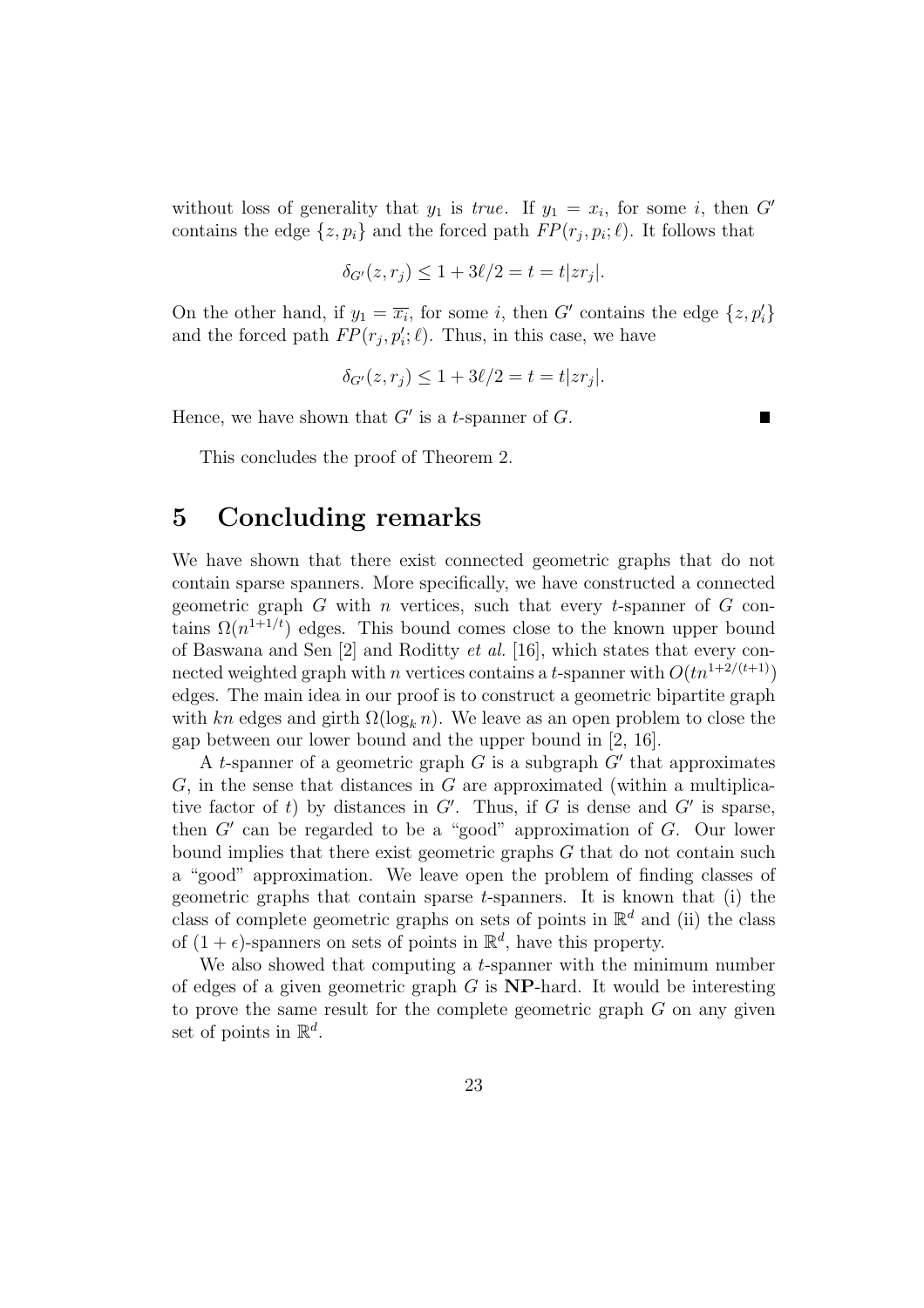## References

- [1] I. Althöfer, G. Das, D. P. Dobkin, D. Joseph, and J. Soares. On sparse spanners of weighted graphs. Discrete  $\mathcal{C}$  Computational Geometry, 9:81– 100, 1993.
- [2] S. Baswana and S. Sen. A simple linear time algorithm for computing a  $(2k-1)$ -spanner of  $O(n^{1+1/k})$  size in weighted graphs. In *Proceedings* of the 30th International Colloquium on Automata, Languages and Programming, volume 2719 of Lecture Notes in Computer Science, pages 384–396, Berlin, 2003. Springer-Verlag.
- [3] U. Brandes and D. Handke. NP-completeness results for minimum planar spanners. Discrete Mathematics and Theoretical Computer Science, 3:1–10, 1998.
- [4] L. Cai. NP-completeness of minimum spanner problems. Discrete Applied Mathematics, 48:187–194, 1994.
- [5] L. Cai and D. Corneil. Tree spanners. SIAM Journal on Discrete Mathematics, 8:359–387, 1995.
- [6] P. B. Callahan and S. R. Kosaraju. Faster algorithms for some geometric graph problems in higher dimensions. In Proceedings of the 4th ACM-SIAM Symposium on Discrete Algorithms, pages 291–300, 1993.
- [7] L. S. Chandran. A high girth graph construction. SIAM Journal on Discrete Mathematics, 16:366–370, 2003.
- [8] D. Eppstein. Spanning trees and spanners. In J.-R. Sack and J. Urrutia, editors, Handbook of Computational Geometry, pages 425–461. Elsevier Science, Amsterdam, 2000.
- [9] J. Gudmundsson and C. Knauer. Dilation and detours in geometric networks. In T. F. Gonzalez, editor, Handbook on Approximation Algorithms and Metaheuristics. Chapman & Hall/CRC, Boca Raton, 2006.
- [10] J. Gudmundsson, C. Levcopoulos, G. Narasimhan, and M. Smid. Approximate distance oracles for geometric graphs. In Proceedings of the 13th ACM-SIAM Symposium on Discrete Algorithms, pages 828–837, 2002.